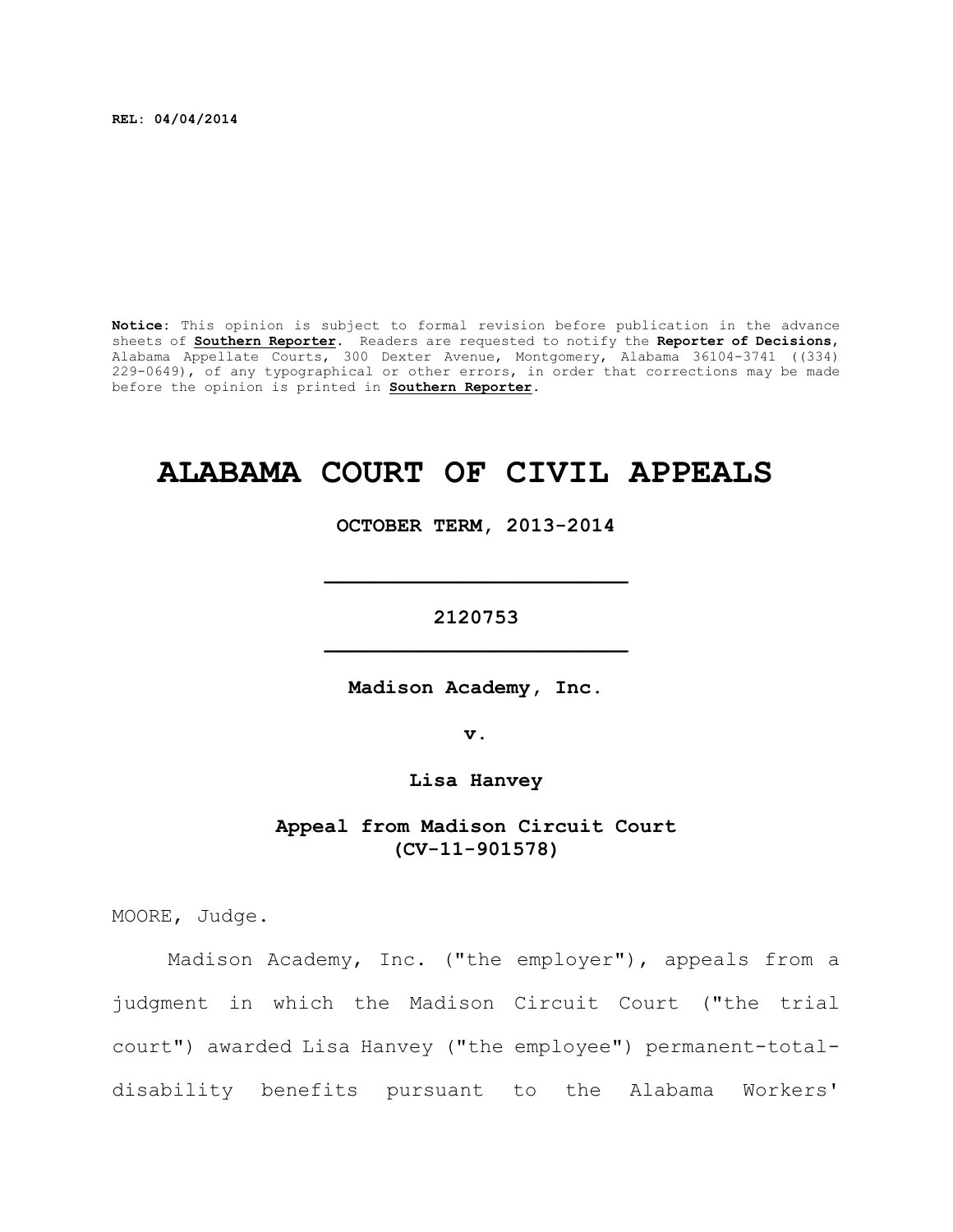Compensation Act ("the Act"), Ala. Code 1975, § 25-5-1 et seq. We reverse.

#### The Facts

Myasthenia gravis ("MG") is an idiopathic disease in which the immune system of the human body spontaneously produces antibodies to attack certain proteins responsible for forming neuromuscular junctions, resulting in dysfunction of muscular contraction. According to the medical experts who testified in this case, the employee developed MG at some point before April 22, 2011, when she first complained to an optometrist of double vision, or diplopia, a classic early sign of the disease. However, neither the optometrist nor her family physician, Dr. Cheryl Bazzle, who saw the employee on April 25, 2011, diagnosed MG. As a result, the employee did not immediately receive any treatment for the disease, which, although it cannot be cured, usually can be controlled successfully with medication that suppresses the production of destructive antibodies. Without treatment, however, the disease will progress and its symptoms would be expected to wax and wane.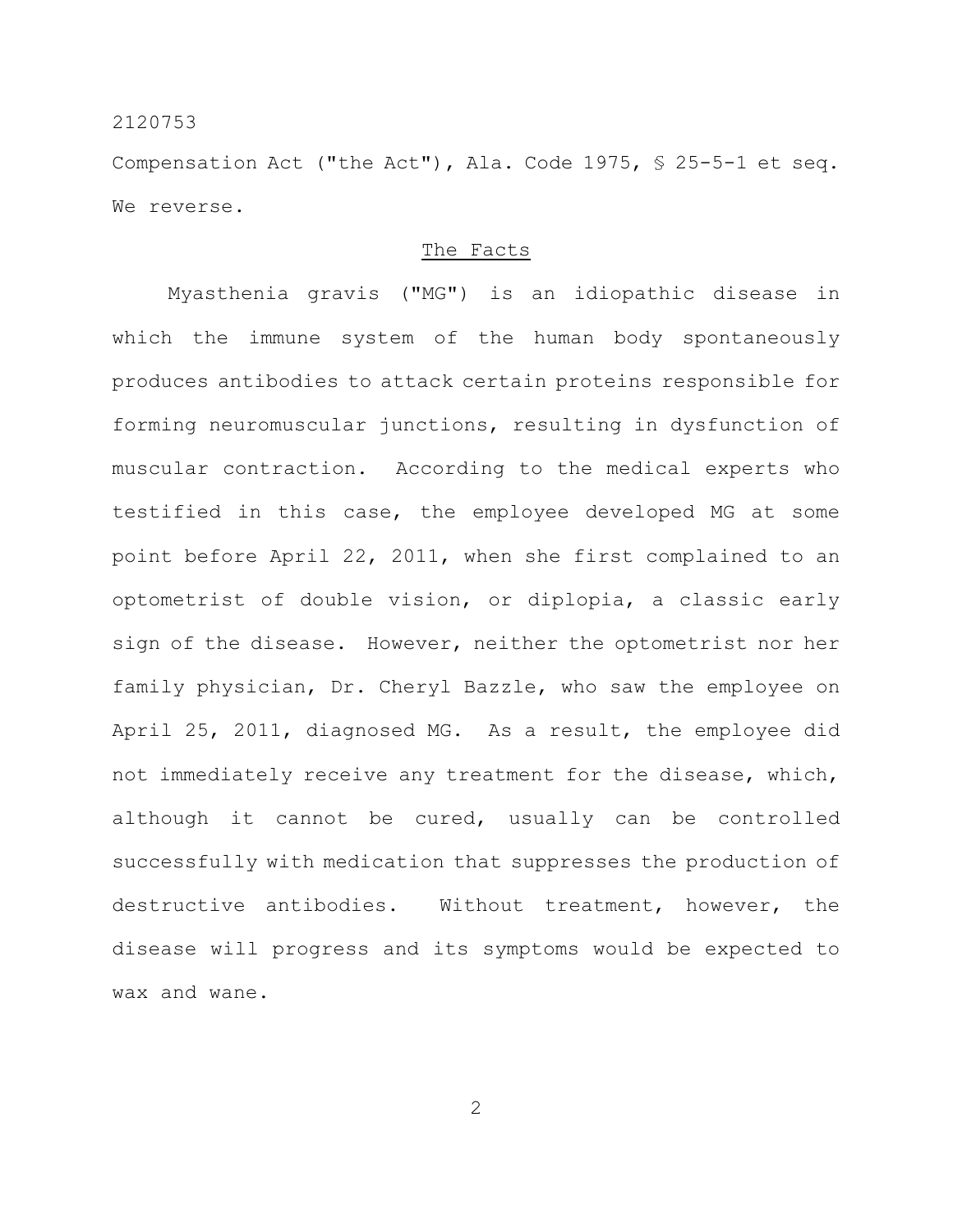The employee worked as a janitor on the campus of the private school operated by the employer and was able to fully perform the duties of her job without accommodation before May 2011. The employee testified that, on May 11, 2011, she twice was exposed to the strong odor of chemicals for approximately 45 minutes while walking up and down stairs adjacent to a school gymnasium. At that time, a contractor was refinishing the floors of the gymnasium using products that could be irritating or harmful to the respiratory system. The employee testified that, after smelling the odors from the gymnasium, she developed a strong headache, rawness in her throat, and difficulty talking and breathing, but, she said, she continued working after stepping outside to clear her head. The employee testified that her diplopia worsened three days later, so she arranged an appointment with an ophthalmologist who, on May 20, 2011, ruled out a tumor as the cause of the employee's condition and diagnosed a "visual migraine."

The employee testified that, beginning on May 31, 2011, and extending to mid-June, she assisted in moving furniture and stripping the wax from the cafeteria and classroom floors on the employer's campus. As part of that process, she was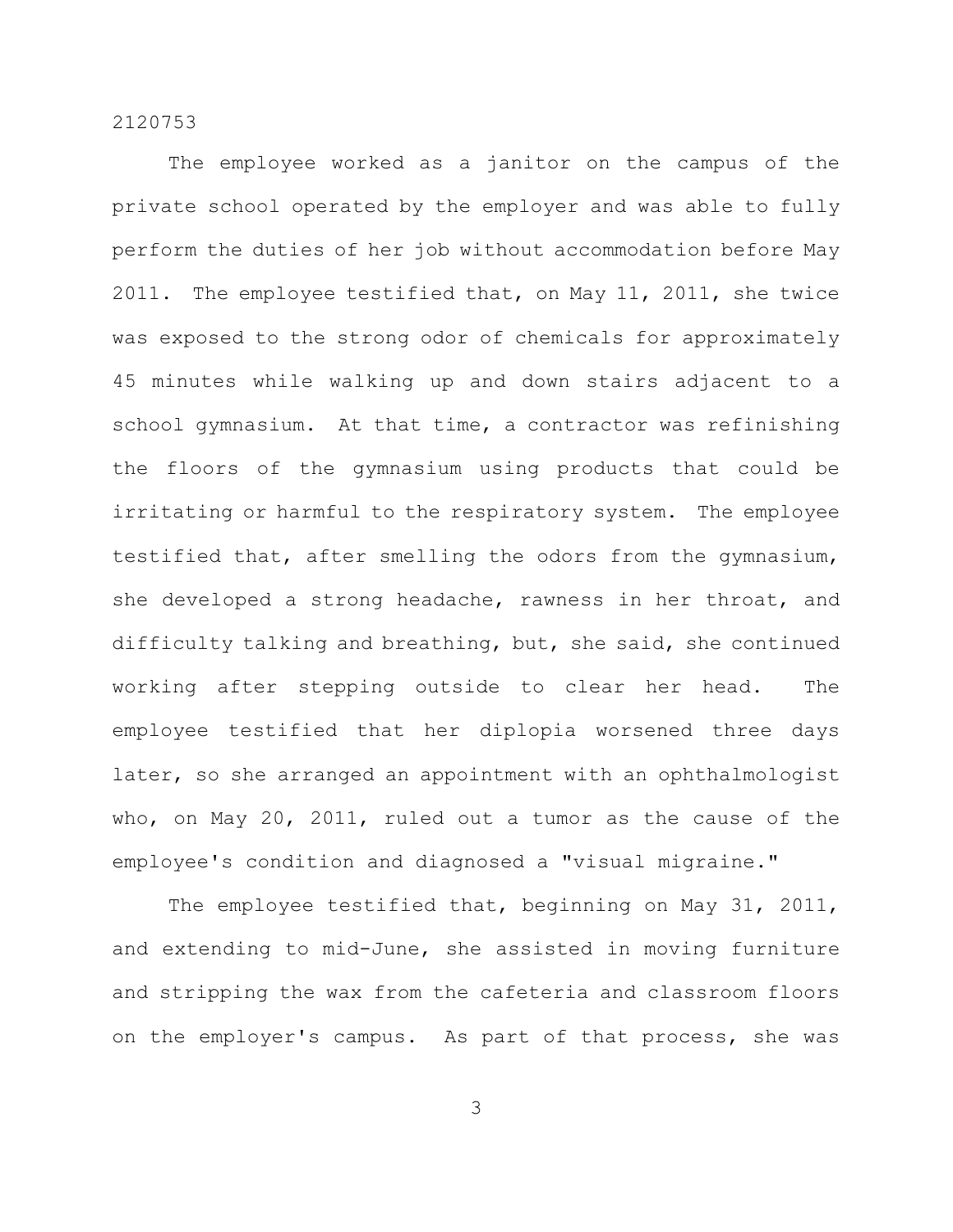exposed to products containing chemicals that could be irritating or harmful to the respiratory system if inhaled in sufficient concentrations. The employee testified that she had assisted in the wax-stripping process every summer of her employment but had experienced a headache from the smell only the first summer. The employee, however, testified that, in June 2011, during the stripping process, she began to have trouble breathing.

The employee returned to visit Dr. Bazzle on June 13, 2011, complaining of shortness of breath, which, she said, had begun one week earlier following exposure to chemical fumes and a change in her medication. The employee also complained of chest pain, dizziness, headaches, pedal edema, phlegm production, rhinorrhea, voice change, and fatigue. In a letter delivered to Carol Brittain, the business manager for the employer, Dr. Bazzle opined that the chemical exposure from stripping the floors was exacerbating the chronic allergies and chronic sinusitis for which the doctor had long been treating the employee. Dr. Bazzle advised that the employee should avoid exposure to any airborne chemicals, and she referred the employee to an allergist. Brittain informed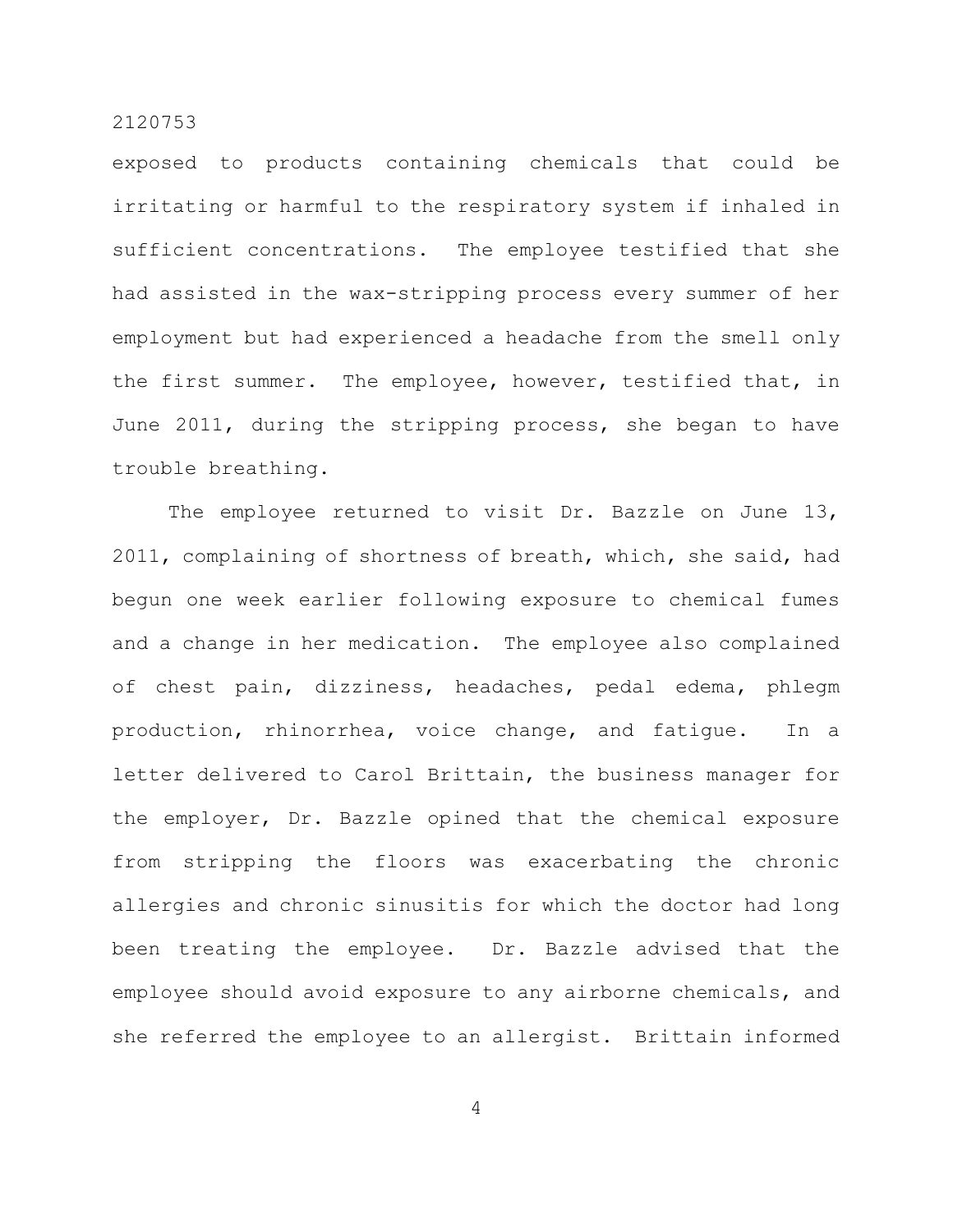the employee's supervisor to reassign the employee from stripping the floors and to obtain a chemical-deterrent mask for the employee.

At the employee's request, the employer filed a first report of injury on June 17, 2011, and referred the employee to an authorized treating physician. On June 21, 2011, the employee visited Dr. Bazzle with complaints of a worsening of the problems from her last visit. Dr. Bazzle diagnosed the employee with allergic rhinitis and probable asthma and recommended that the employee avoid all chemicals at work and at home. Later that same day, the employee visited Dr. Syed Hasan, the employer's authorized treating physician, who diagnosed the employee with acute bronchitis from the chemical fumes and told the employee to wear a mask while working. The employee testified that she was not breathing well and could not physically perform the job, so she did not return to work after June 21, 2011.

The employee received continued treatment for bronchitis through the employer on June 27, 2011. On July 5, 2011, the employee visited Dr. Shashi Kumar, an allergist, on referral from Dr. Bazzle. Dr. Kumar noted that the employee had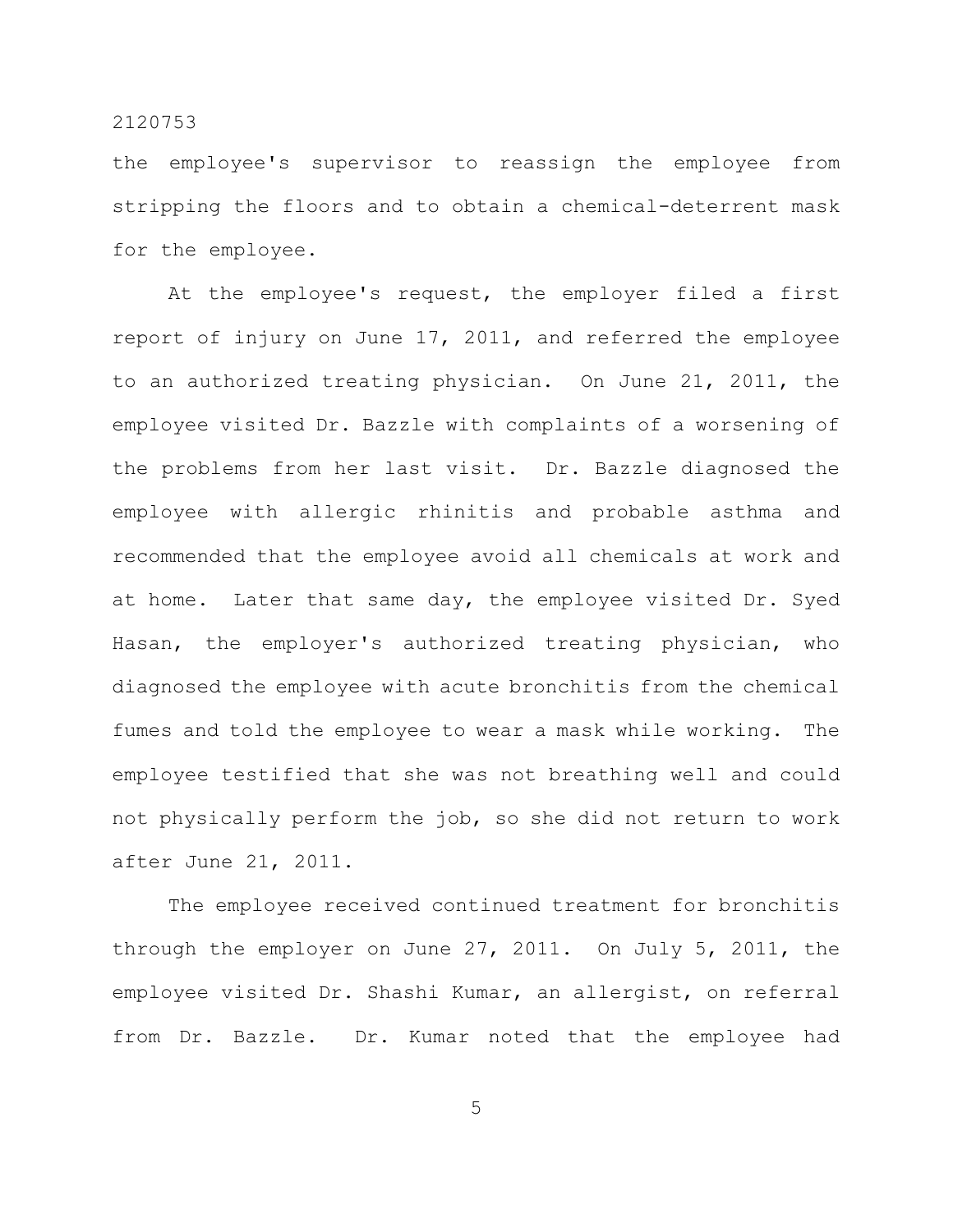recurrent sinusitis and chronic nonallergic rhinitis, which was triggered by strong odors. Dr. Kumar also found that the results of the employee's breathing test showed that she had severe restrictive breathing. Dr. Bazzle testified in her deposition that the restrictive-breathing findings resulted from the chemical exposure, as indicated in Dr. Kumar's records. The restrictive-breathing findings were further confirmed by Dr. Laurence Carmichael, a pulmonologist, who examined the employee on July 20, 2011, at the expense of the employer.

On August 3, 2011, the employee returned to Dr. Bazzle complaining of continued breathing problems, diplopia, weakness, and fatigue. At that point, Dr. Bazzle indicated in her clinical notes that she suspected the employee may have MG. Dr. Bazzle referred the employee to Dr. Lanning Kline, a neuro-opthamologist at the University of Alabama at Birmingham Hospital ("UAB"), to confirm the diagnosis. On August 8, 2011, Dr. Kline performed a battery of tests on the employee at UAB. Before the employee could receive the test results, however, she experienced a severe depletion of oxygensaturation levels on August 10, 2011, causing Dr. Bazzle to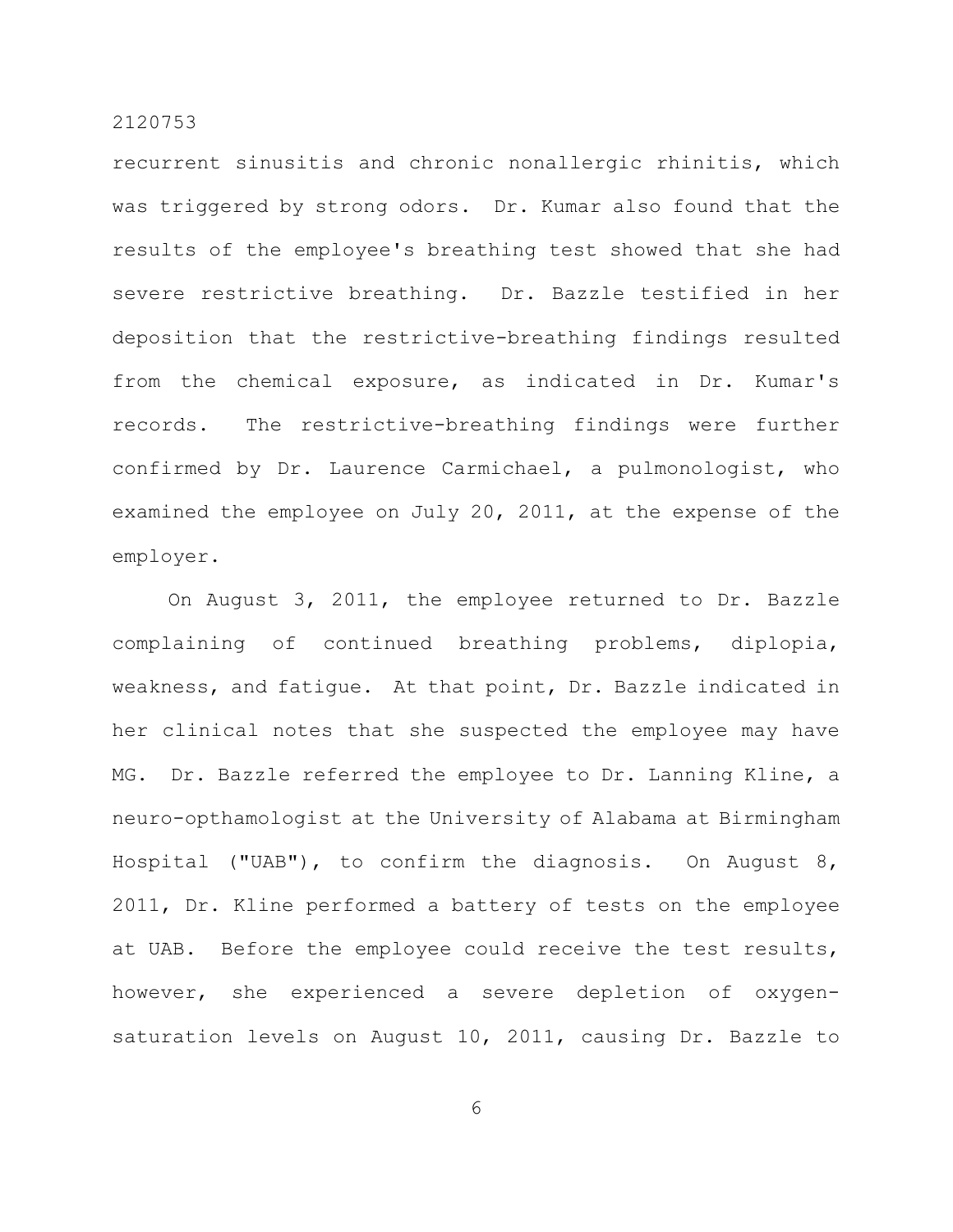admit her to the hospital. Dr. Bazzle described the sudden decompensation of the employee's condition as a "myasthenic crisis."

From August 10 to August 20, 2011, while in the hospital, the employee received treatment for respiratory failure from Dr. Murthy Vuppala. Dr. Amit Arora, a neurologist, treated the employee with medications designed to combat an acute exacerbation of MG. Dr. Bazzle testified, however, that the UAB testing had not detected MG and that the tests conducted during the employee's hospital stay also had not found the disease. Nevertheless, the employee responded positively to the treatment provided to her for MG, and her breathing difficulties improved to the point that she could be discharged. A week later, Dr. Arora admitted the employee into a different hospital for two days after she experienced recurrent symptoms of dizziness, weakness, and difficulty swallowing. Dr. Arora also readmitted the employee to the same hospital on September 22, 2011, for continued weakness and other symptoms of MG. During that stay, Dr. Arora received laboratory results from the Mayo Clinic definitively diagnosing the employee with anti-MuSK MG, a rare form of the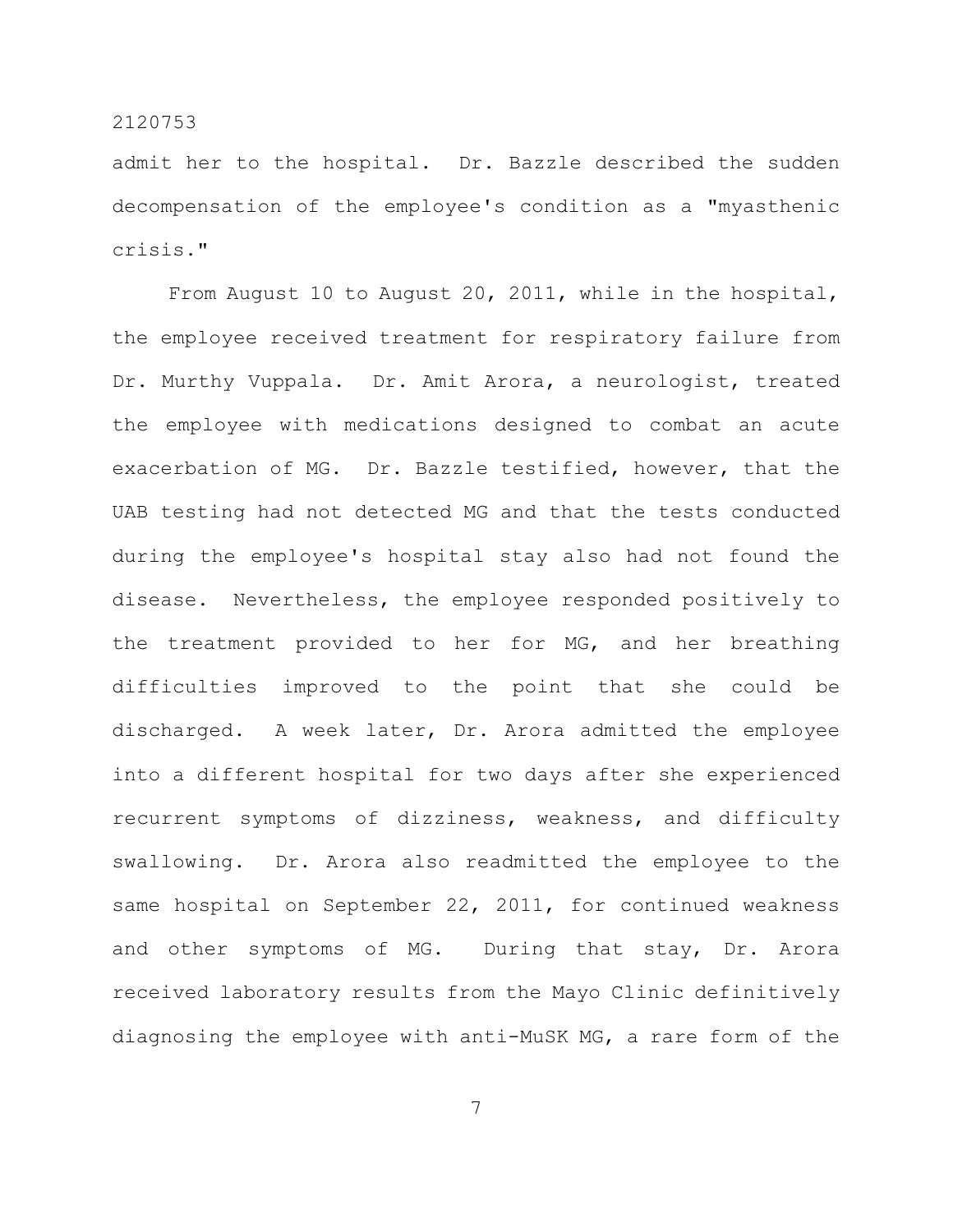disease not diagnosable from usual protocols. Dr. Arora modified the employee's treatment accordingly, and the employee's condition and symptoms improved by the time of her discharge on September 30, 2011.

On October 7, 2011, Dr. Arora wrote the employee a letter in which he informed her of her diagnosis of anti-MuSK MG. Dr. Arora opined:

"It is very possible that the exposure that you had at work and your significant activity could have aggravated the condition. You significantly worsened and required multiple hospitalizations and multiple IV infusions and at times, myasthenia can be triggered by certain medications or by excessive activity or exposure to certain chemicals or toxins. Hopefully, you should improve even further, as you will have significant disability at this time that prevents you from working for more than a few hours a day.

"I hope that you continue to improve, but I strongly recommend that you return back to your normal baseline activities at a cautious pace, as you have a potential of worsening of your underlying condition if you return too aggressively."

Dr. Arora continued to treat the employee with medications for MG and noted improvement in her condition in November 2011, although she remained symptomatic and unable to work at that time. On November 13, 2011, Dr. Arora wrote:

"I do believe that the exposure you have had to the chemicals more than likely caused respiratory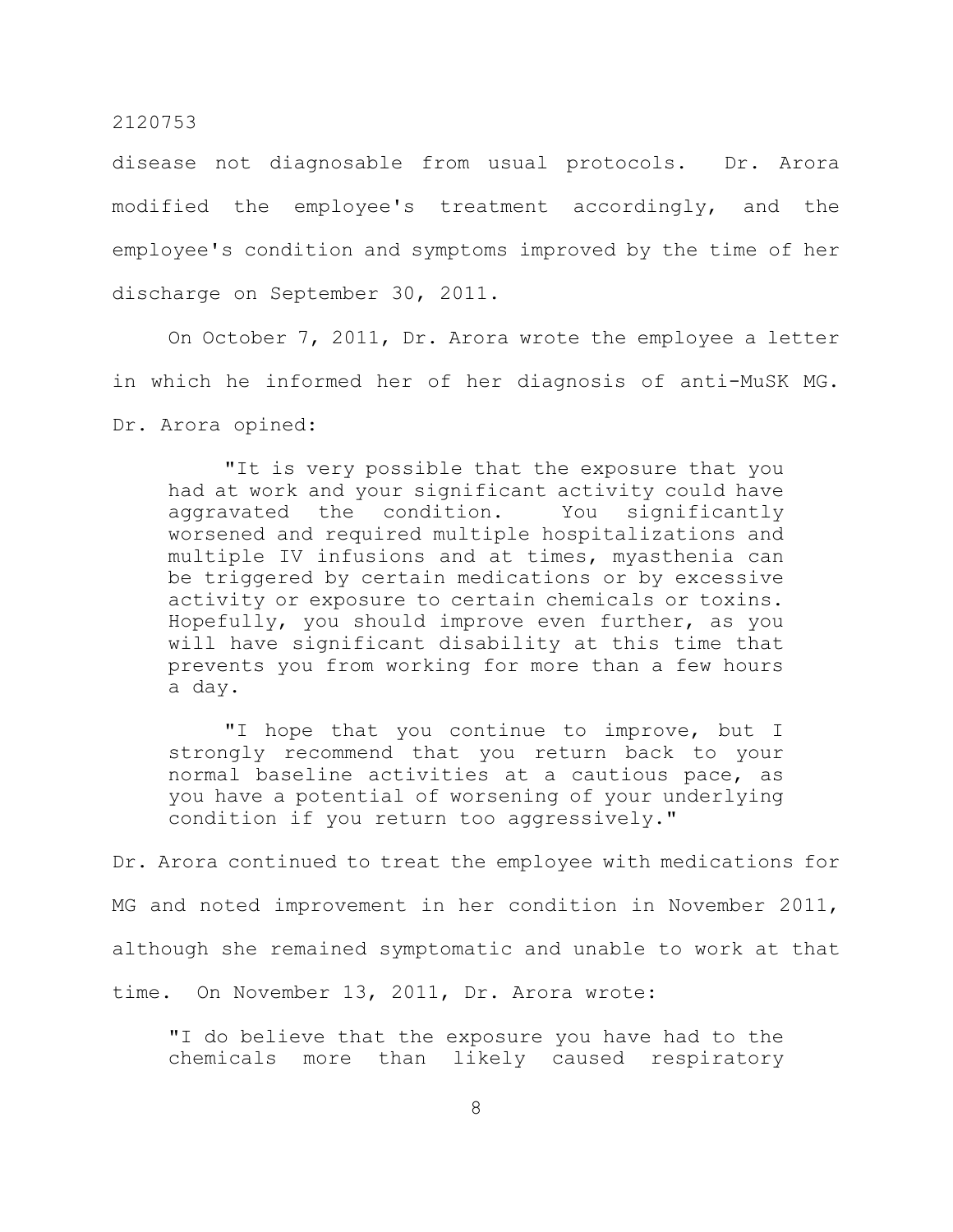difficulties that led to you being hospitalized in the intensive care and ultimately led to this diagnosis.

"We would like to avoid further episodes in the future and we have recommended that you avoid any of these exposures in the future as well."

Due to continuing MG symptoms, the employee consulted Dr. Gwen Claussen, a neurologist at UAB, on December 1, 2011. Dr. Claussen changed the employee's medications and opined that she could not work at that time due to her weakness. In a progress note dated January 13, 2012, Dr. Arora wrote that he believed that the employee was not capable of long-term employment based on her physical condition.

Dr. Claussen eventually recommended that the employee see Dr. Anjaneyulu Alapati, a local physician specializing in the treatment of MG. When Dr. Alapati first saw the employee on March 29, 2012, she had been through months of medical therapy designed to address her anti-MuSK MG. On physical exam, Dr. Alapati found no objective signs of the symptoms of the disease and considered the employee to be "stable." Dr. Alapati specifically testified that he "didn't find any evidence of [MG]," noting that the employee no longer exhibited signs of diplopia and that her strength was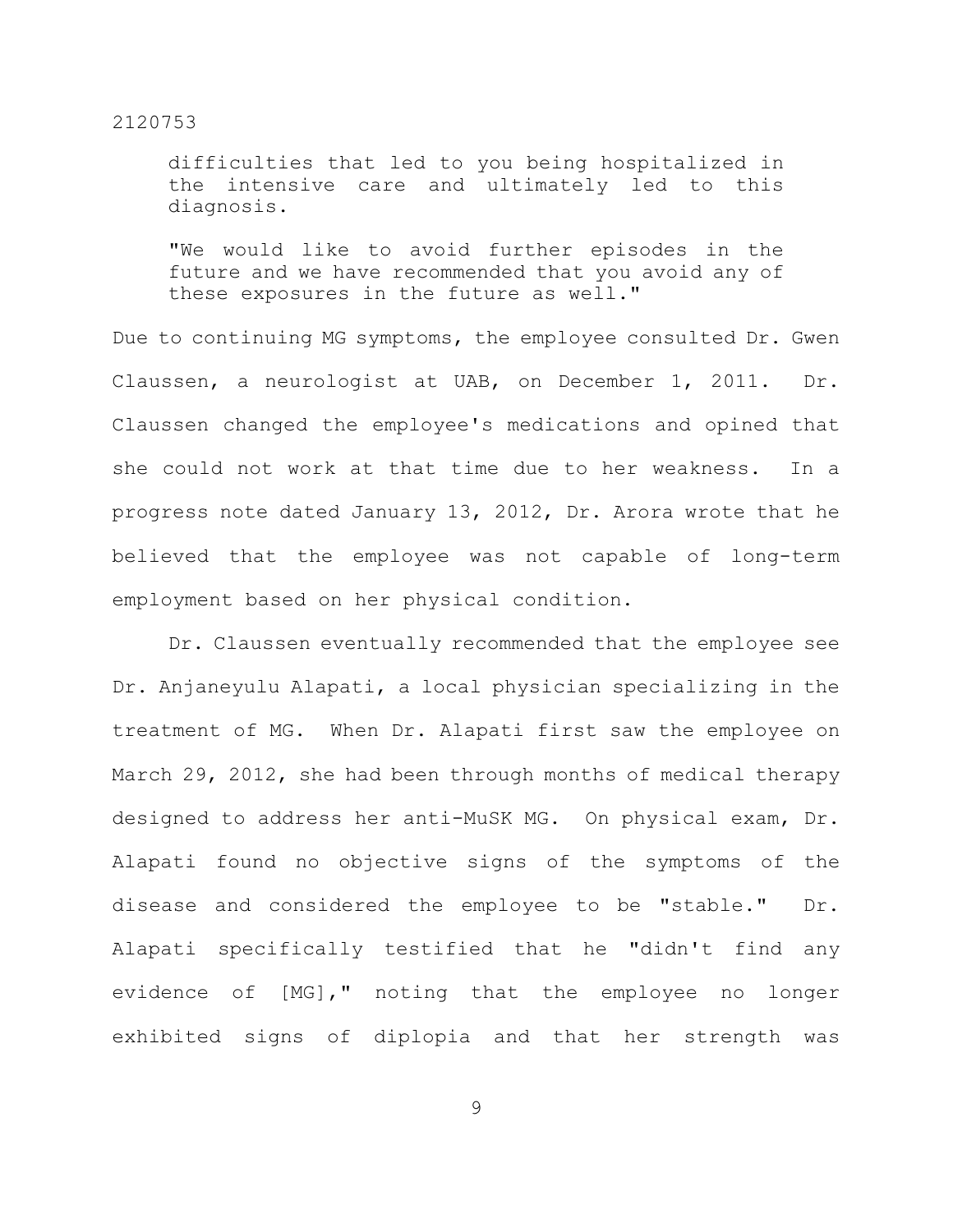completely normal. He testified that he planned to continue to treat the employee with different types and dosages of MG medication to keep the disease checked. Dr. Alapati saw the employee twice more, on April 30, 2012, and July 30, 2012; at both of those visits, the employee's physical exam was unchanged and the disease, in the doctor's words, remained in "long remission." In his deposition, Dr. Alapati testified as follows:

"Q. [Employer's counsel:] So in controlling the symptoms with [MG], is it true that the person never does return to the condition they were in prior to the contraction of [MG]?

"A. As I said, like sedentary desk work, we will go back to work. Anything like you said janitorial work or anything working in like, you know, construction work, they will not go back to completely normal. There will be some limitations."

Dr. Alapati recommended that the employee refrain from physically demanding work because any exertion is known to trigger a temporary worsening of MG symptoms.

Dr. Bazzle testified in her deposition that the employee had MG before she was exposed to any chemicals at work, that it was a personal disease independent of the employment, and that the employee continued to suffer from the disease throughout her employment in May and June 2011. When the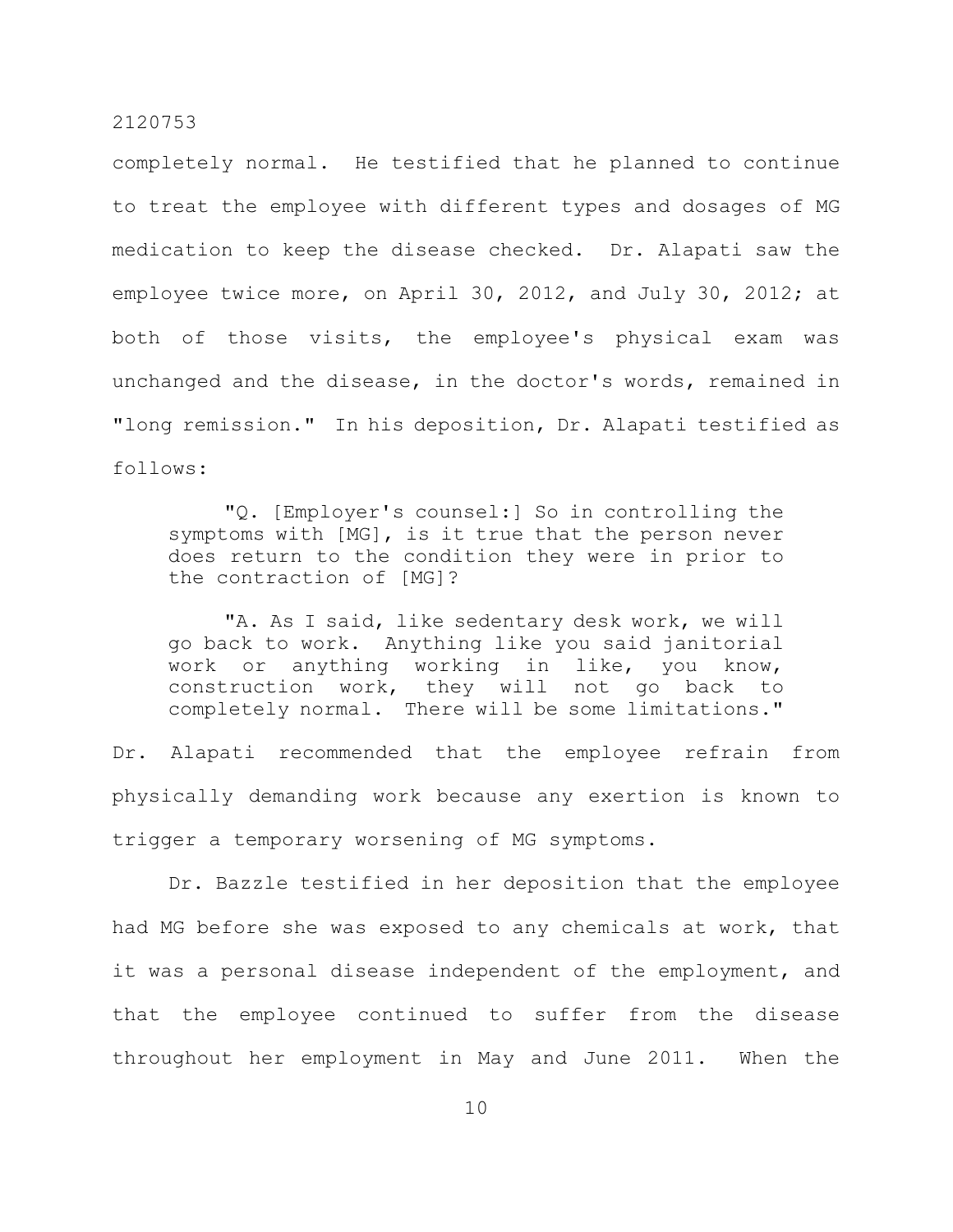employee was exposed to chemicals at work, Dr. Bazzle testified, that exposure flared the employee's chronic respiratory problems, which worsened the employee's MG and led to her myasthenic crisis. Dr. Alapati also testified that any infection can trigger MG weakness. On page 38 of her deposition, Dr. Bazzle testified as follows:

"Q. [Employer's counsel:] ... Could shortness of breath have been triggered or aggravated by factors other than chemicals?

"[Employee's counsel]: Object to the form.

"A. Her underlying condition was -- was certainly a factor and yes, she's overweight and probably deconditioned because of that and also deconditioned because she was chronically ill from the [MG] not being diagnosed. And then she got exposed to chemicals, which flared up her -- her respiratory problems that she had anyway and then triggered the immune-mediated disease that she had going on. And there you have it, this whole milieu of -- of factors, exactly what you described, multiple factors that -- that went in to a bad situation -- a bad situation that she has not risen from."

At another point in her deposition, Dr. Bazzle testified that, absent her exposure to chemicals at work, the employee would not have experienced the disability from her MG at the time, in the manner, and to the degree that she did.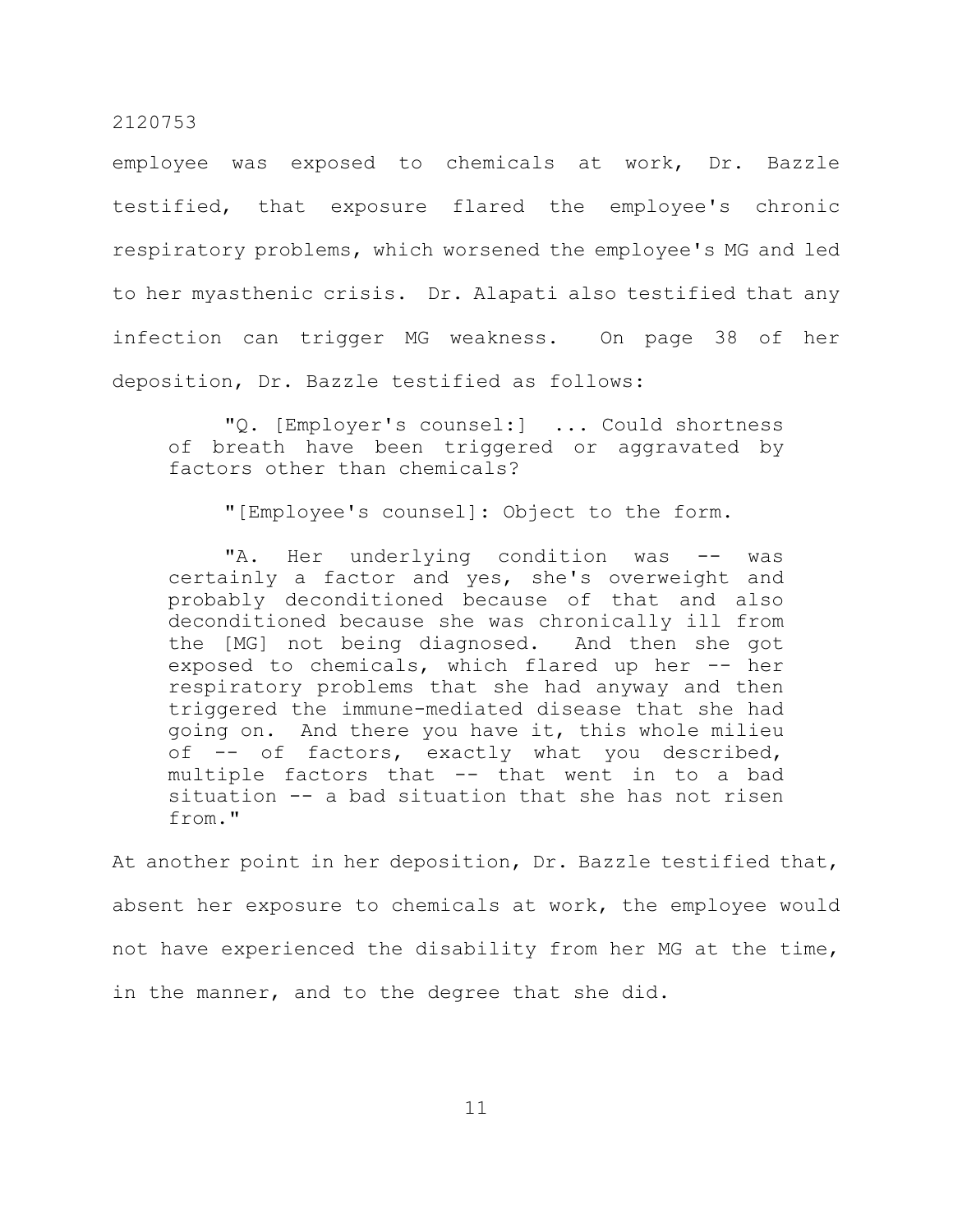After page 38 of her deposition, Dr. Bazzle agreed that the employee's respiratory difficulties, although severe for several months, eventually improved. Dr. Bazzle testified that she was aware of no evidence indicating that the employee continued to have chemicals in her body from her exposure. Dr. Bazzle testified as follows:

"Q: [Employer's counsel:] With regard to any possible effect of the chemical exposure in June of 2011 on [the employee], is it your opinion that the exposure temporarily aggravated or worsened her respiratory conditions?

"A: Yes."

Dr. Bazzle also acknowledged that the severe weakness the employee had exhibited during her myasthenic crisis had improved after the employee received treatment for MG. Dr. Bazzle testified that the employee experienced muscle weakness before her chemical exposure and that she would be expected to continue to have weakness simply as a consequence of her disease. Dr. Bazzle admitted that she had not reviewed any peer-review literature that would indicate that the employee's current medical condition would have been any better if she had not worked for the employer.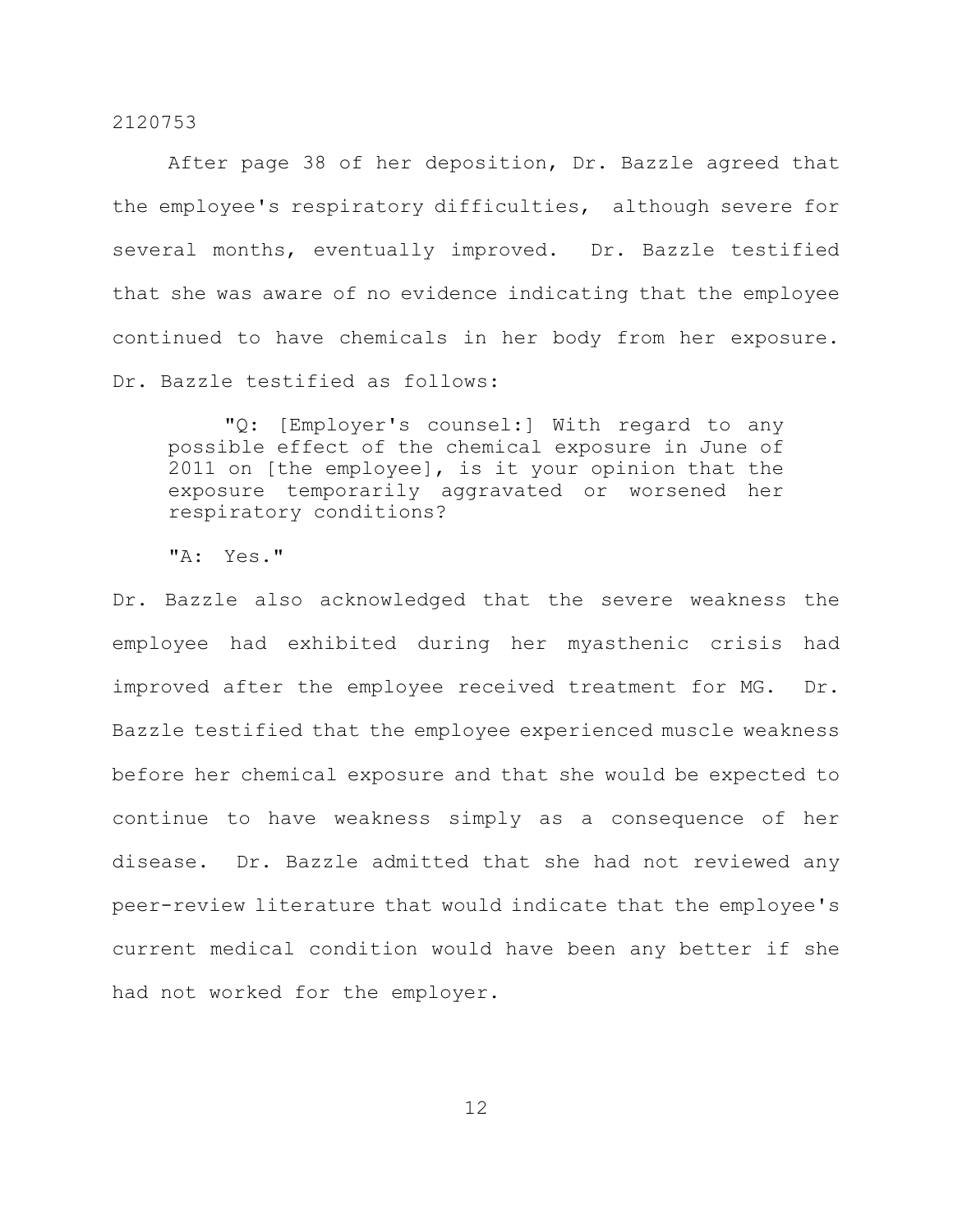At trial, the employee testified that she had recovered from her respiratory difficulties without lingering effects. The employee testified that she continues to experience fatigue on a daily basis. The employee testified as follows:

"Q. [Employee's counsel:] What does that tiredness look like? What is it that makes you tired? Do you know?

"A. The disease."

John McKinney, a vocational expert for the employee, issued a report indicating that the employee could not work due to her physical limitations, all of which were assigned by the employee's physicians due to her ongoing MG.

# The Judgment

In its judgment, the trial court found that the employee was fully capable of performing her job before her chemical exposure; that, in May and June 2011, the employee was, through her employment, exposed to chemicals capable of causing respiratory problems; and that that exposure did, in fact, cause the employee a respiratory infection, which, along with heavy physical exertion at work, triggered and aggravated her MG, which, in turn, worsened her respiratory problems and led to the employee's myasthenic crisis. The trial court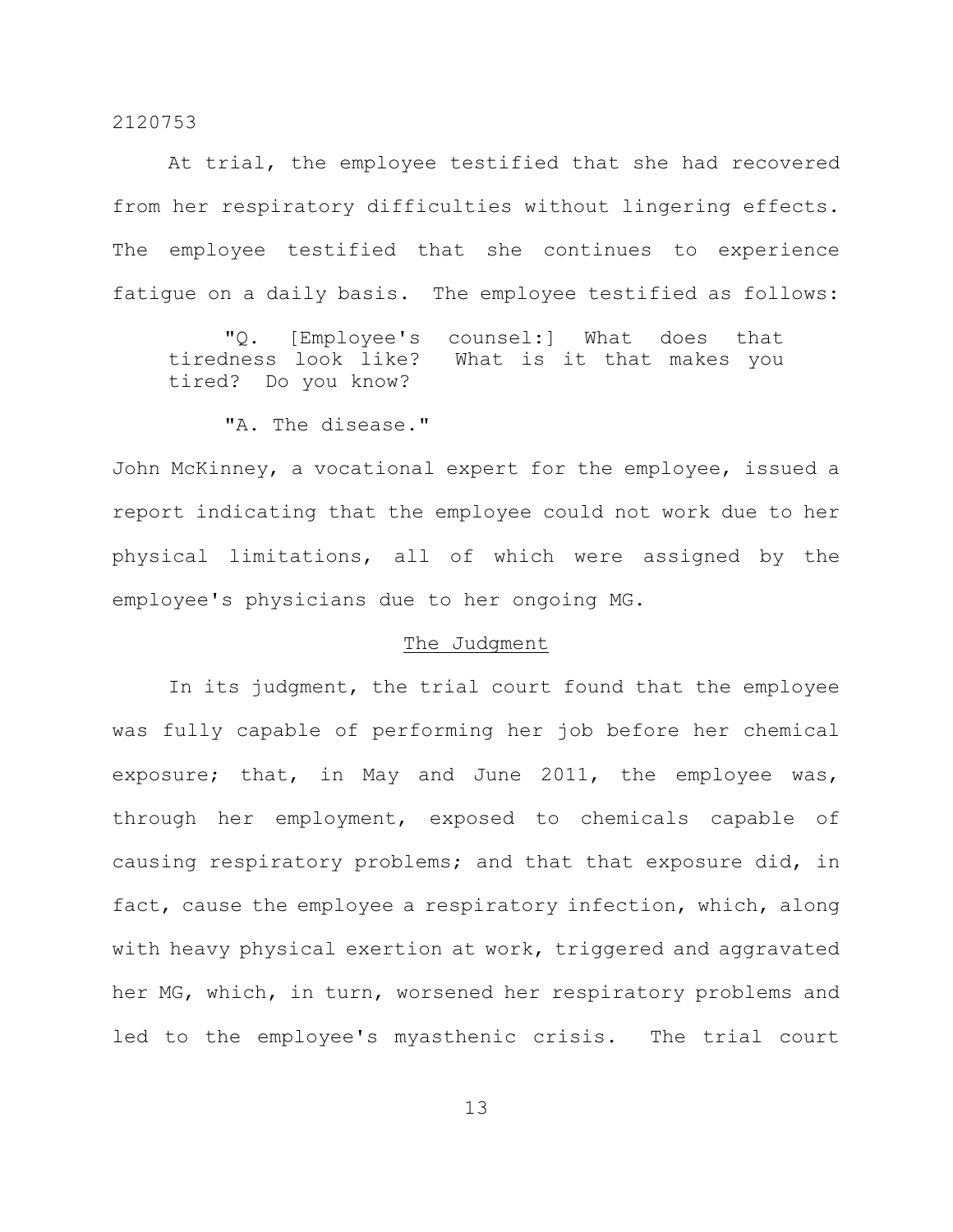found that the exposure worsened the employee's underlying condition and was "not merely a recurrence of symptoms inherent in the etiology of the preexisting condition."

In its conclusions of law, the trial court acknowledged that the employee "may arguably have had a preexisting condition," but it determined that such a preexisting condition did not disqualify her from receiving workers' compensation

"because her employment has aggravated and combined with her [MG] to produce disability; significantly, her doctor has concluded that 'her disease was worsened by the exposure to chemicals.' Because she was able to perform her duties prior to the injury, [the employee] will receive compensation without regard for any preexisting medical condition or problems."

The trial court further concluded that "the work-related exposure has rendered [the employee] unable to return to work at her job or perform her accustomed trade." The trial court awarded the employee permanent-total-disability benefits.

The employer filed a timely postjudgment motion arguing, among other things, that the employee had proven only that her MG had been temporarily aggravated and that she had not proven that she had sustained any permanent injury as a result of her work-related exertion and exposure. The employer contended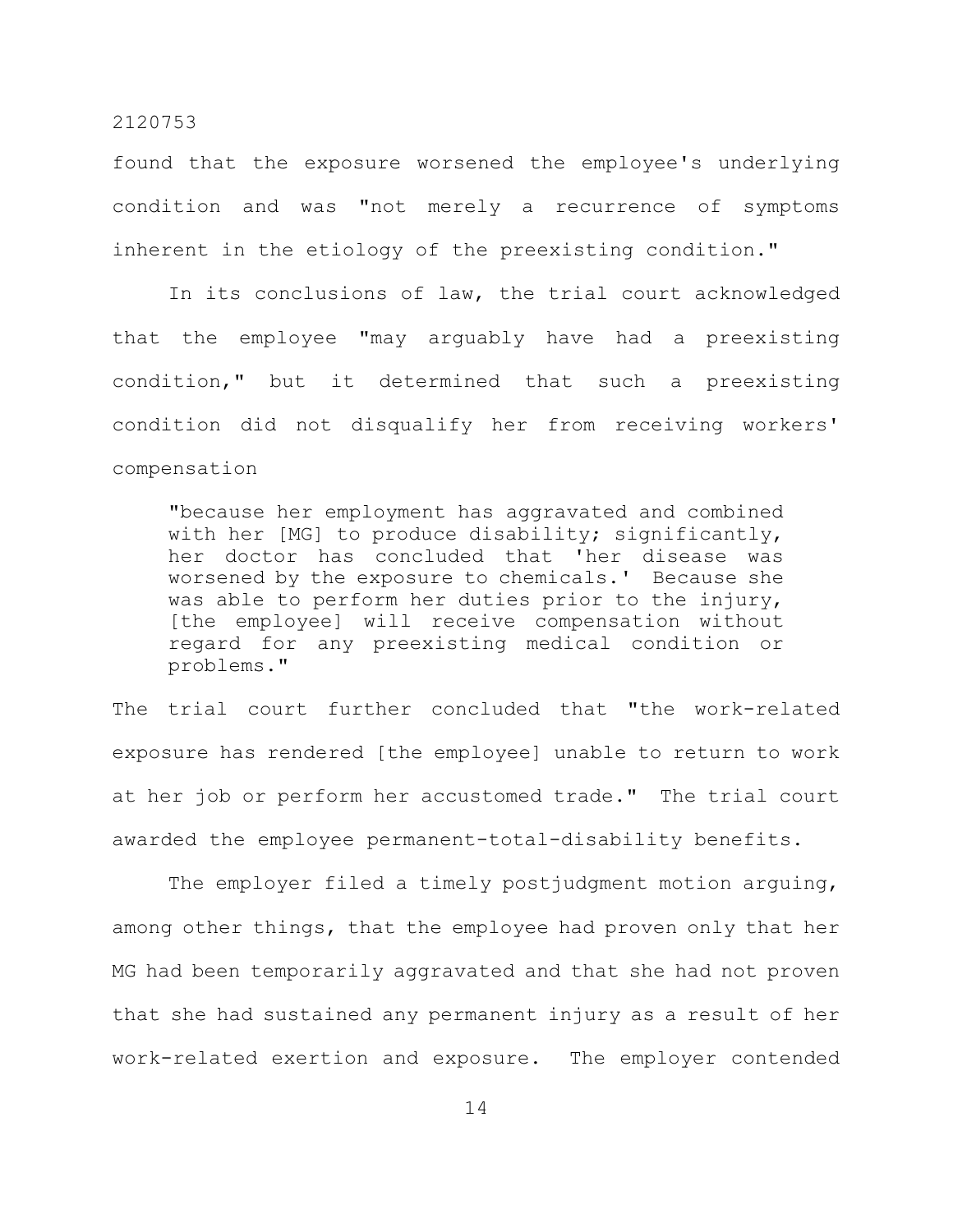that the employee experienced only a temporary flare-up of her respiratory and MG symptoms, which had been resolved by medications used to control MG, and that she had been in remission since Dr. Alapati began treating her. The employer maintained that it was liable only for the temporary aggravation and its disabling effects, but not for the permanent underlying condition.

After holding a hearing on the postjudgment motion on April 4, 2013, the trial court denied the motion on April 24, 2013, without comment. The employer thereafter timely appealed to this court.

#### Issue

In its brief to this court, the employer concedes that the fact that the employee had preexisting MG does not disqualify her from receiving workers' compensation benefits. The employer also does not contest the trial court's finding that the employee's MG was aggravated by her physical exertion and chemical exposure on the job in May and June of 2011. The employer further admits that the employee was entitled to temporary-total-disability benefits under Ala. Code 1975, §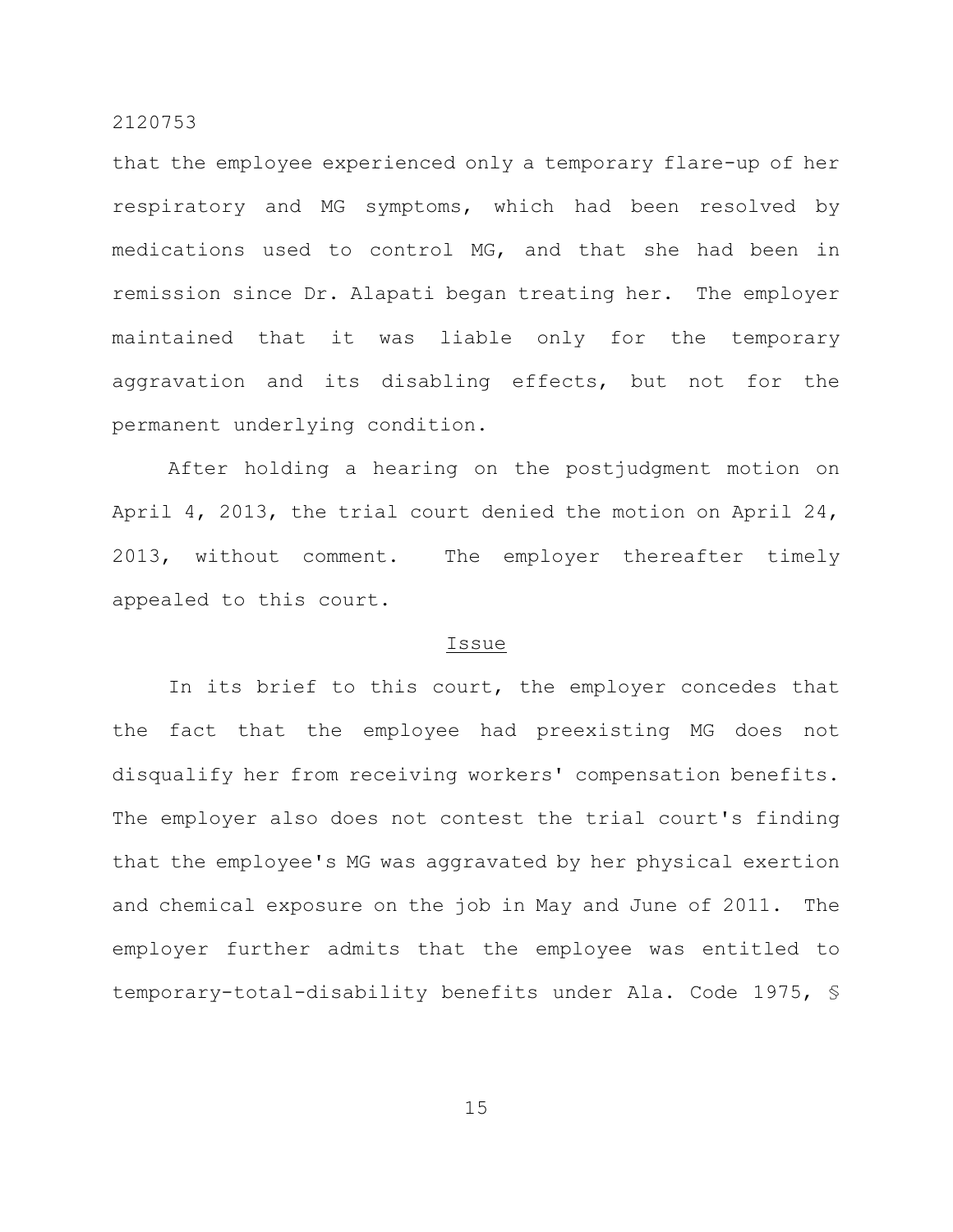25-5-57(a)(1), for the period during which she was recovering from the aggravation.

The employer argues, however, that the trial court erred in awarding the employee permanent-total-disability benefits because, it says, any aggravation of the employee's personal disease by the chemical exposure was only temporary. The employer contends that, once the employee received appropriate medical treatment, she recovered from her myasthenic crisis and has since been in remission. Any further symptoms of MG, the employer maintains, are attributable solely to the employee's underlying condition, and, the employer asserts, any permanent disability emanating from the employee's MG is not compensable.

# Standard of Review

The standard this court uses to review workers' compensation cases is well settled:

"Section 25–5–81(e), Ala. Code 1975, provides the standard of review in workers' compensation cases:

"'(1) In reviewing the standard of proof set forth herein and other legal issues, review by the Court of Civil Appeals shall be without a presumption of correctness.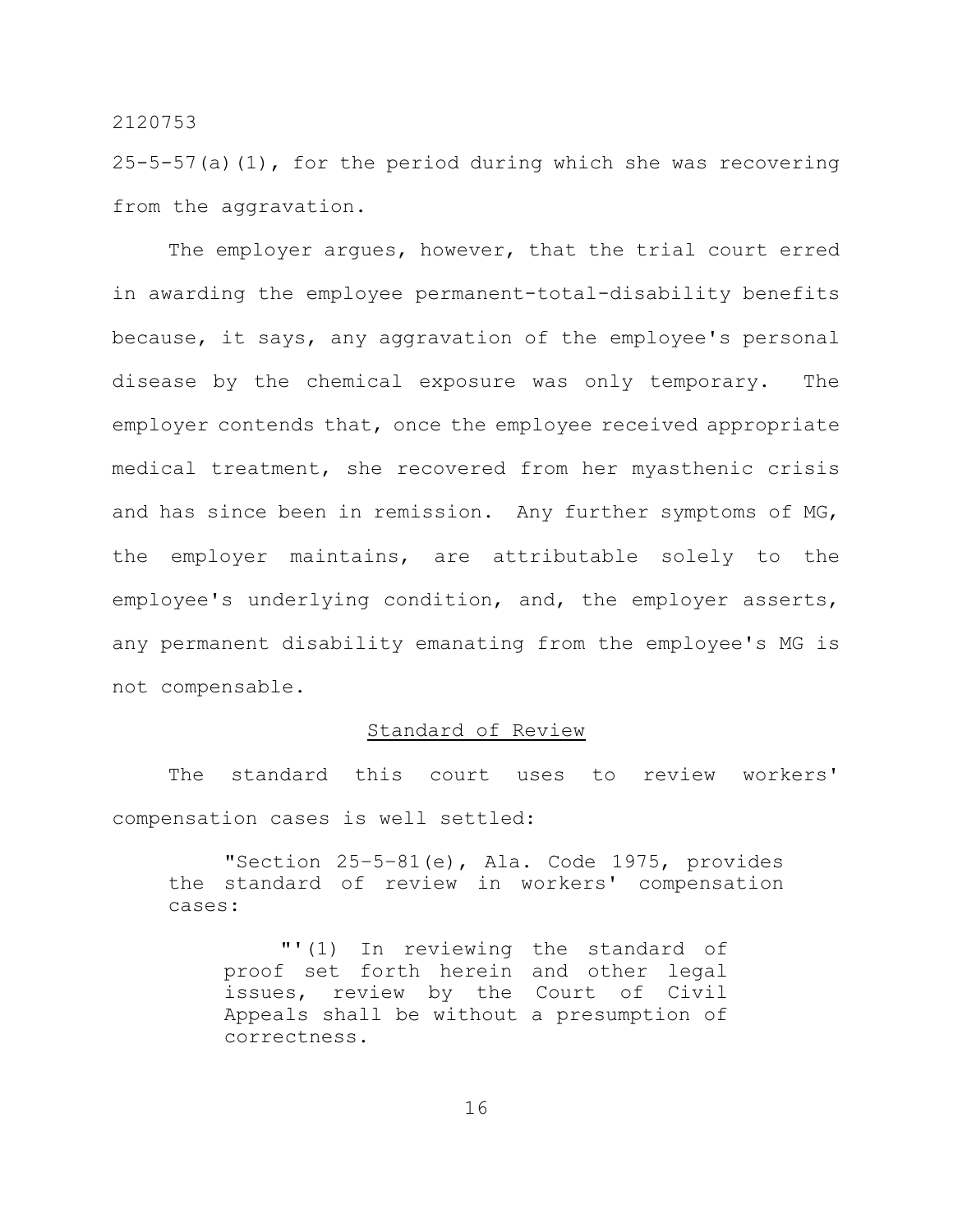"'(2) In reviewing pure findings of fact, the finding of the circuit court shall not be reversed if that finding is supported by substantial evidence.'

"Substantial evidence is '"evidence of such weight and quality that fair-minded persons in the exercise of impartial judgment can reasonably infer the existence of the fact sought to be proved."' Ex parte Trinity Indus., Inc., 680 So. 2d 262, 268 (Ala. 1996) (quoting West v. Founders Life Assurance Co. of Florida, 547 So. 2d 870, 871 (Ala. 1989))."

White Tiger Graphics, Inc. v. Clemons, 88 So. 3d 908, 910

(Ala. Civ. App. 2012).

In reviewing findings of fact,

"[o]ur review is restricted to a determination of whether the trial court's factual findings are supported by substantial evidence. Ala. Code 1975,  $$25-5-81(e)(2)$ . This statutorily mandated scope of review does not permit this court to reverse the trial court's judgment based on a particular factual finding on the ground that substantial evidence supports a contrary factual finding; rather, it permits this court to reverse the trial court's judgment only if its factual finding is not supported by substantial evidence. See Ex parte M & D Mech. Contractors, Inc., 725 So. 2d 292 (Ala. 1998)."

Landers v. Lowe's Home Ctrs., Inc., 14 So. 3d 144, 151 (Ala.

Civ. App. 2007).

"'If [substantial evidence supports the trial court's findings of fact], then the judgment of the trial court must be affirmed. The appellate court is prohibited from reweighing the evidence,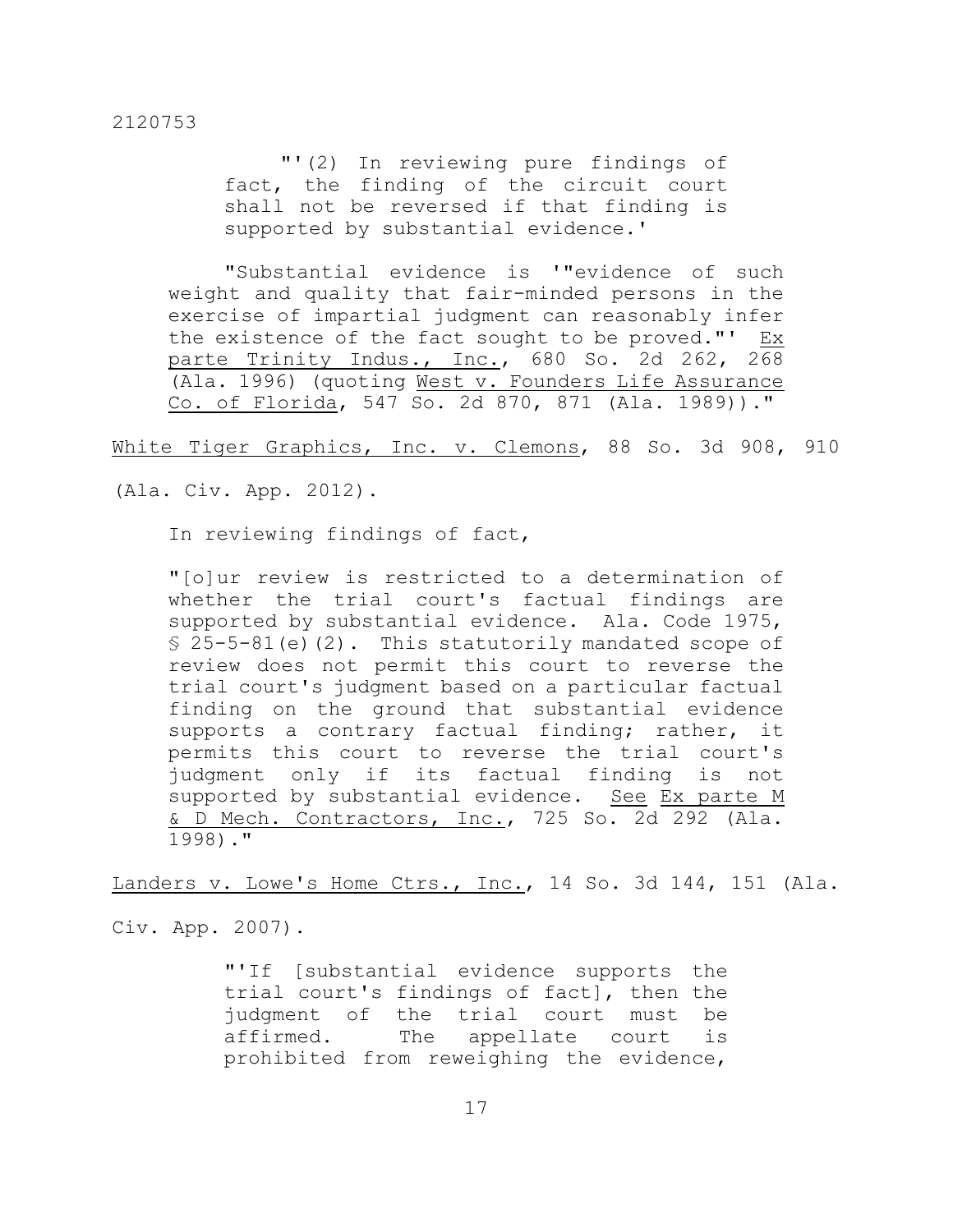i.e., it is not to consider whether in its opinion the "substantial evidence" before the trial court might have caused the appellate court –- if it had been the fact-finder –- to find the facts to be different from what the trial court found them to be.'

"Ex parte Staggs, 825 So. 2d 820, 822 (Ala. 2001). We cannot substitute our judgment for that of the trial court. Ex parte Kmart Corp., 812 So. 2d 1205 (Ala. 2001). We may not reverse a judgment simply because we would have decided the facts differently than the trial court. Id."

Boise Cascade Corp. v. Jackson, 997 So. 2d 1042, 1047 (Ala. Civ. App. 2008).

#### Discussion

In cases involving physical injuries, in order to recover compensation for a permanent disability, an employee must first establish that he or she has sustained a permanent injury. See B.F. Goodrich Co. v. Lee, 271 Ala. 312, 123 So. 2d 117 (1960). An employee can satisfy the burden of proving a compensable injury by showing that exertion or exposure to harmful substances during the employment contributed as one of multiple factors to aggravate an underlying disease. See Ex parte Valdez, 636 So. 2d 401, 405 (Ala. 1994). To prove that employment factors permanently aggravated the disease, an employee may rely on circumstantial evidence indicating that,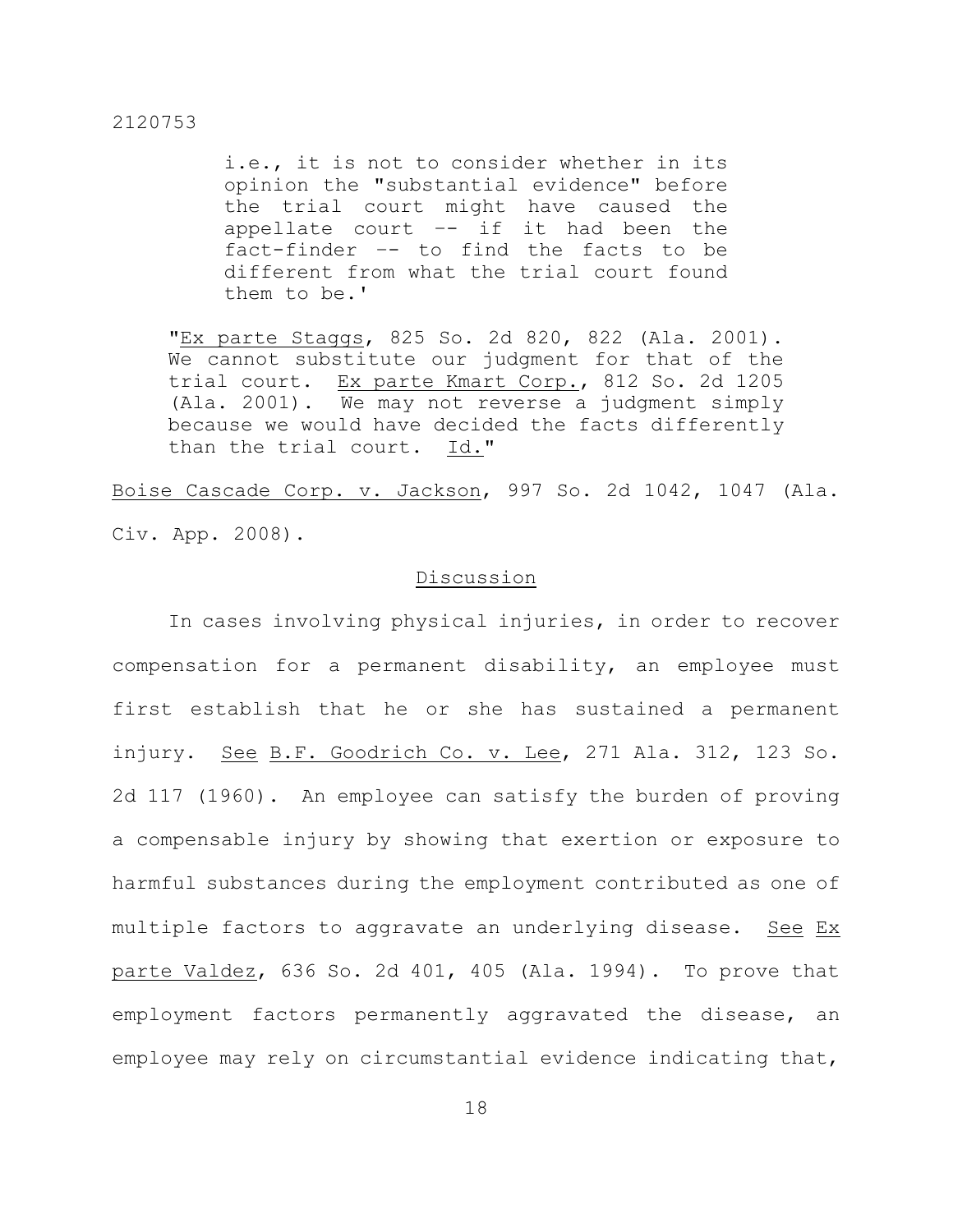since the accidental exertion or exposure, the employee experienced new or increased symptoms that "have persisted ever since." Waters Bros. Contractors, Inc. v. Wimberley, 20 So. 3d 125, 134 (Ala. Civ. App. 2009). Otherwise, the employee may prove permanency by showing that, because of the aggravation of the disease by employment factors, the employee sustained a residual and chronic impairment to his or her system, making the employee more susceptible to reinjury. See Dodson v. Atrax Div. of Wallace-Murray Corp., 437 So. 2d 1294 (Ala. Civ. App. 1983); and Edmonds Indus. Coatings, Inc. v. Lolley, 893 So. 2d 1197 (Ala. Civ. App. 2004).

On the other hand, if a work-related accident temporarily aggravates a preexisting condition, not contributing at all to the preexisting condition after a period, the employer is liable for compensation under the Act only for the temporary disabling effects caused by the accident. See, e.g., Alamo v. PCH Hotels & Resorts, Inc., 987 So. 2d 598 (Ala. Civ. App. 2007) (affirming judgment denying permanent-disability benefits to employee based on evidence indicating that employee had only temporarily aggravated preexisting back problem while working for employer and that any continuing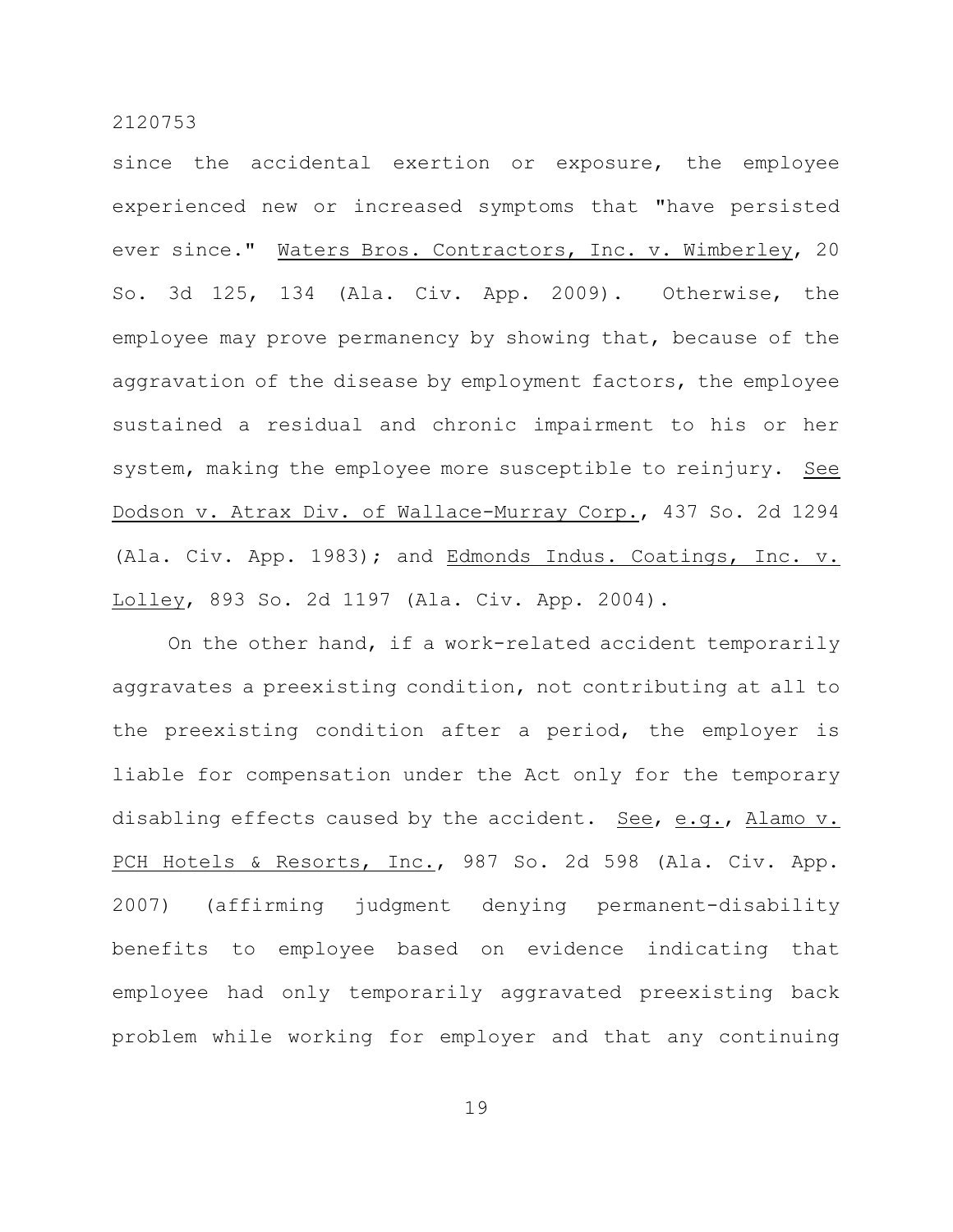symptoms resulted solely from preexisting condition); Howe v. Choctaw Emergency Mgmt. Servs., 725 So. 2d 978, 979 (Ala. Civ. App. 1998) (finding that employee had not sustained permanent partial disability as result of back injury was supported by substantial evidence; doctor testified that back injury caused lumbar strain from which employee recovered one year later and that remaining back pain was due to preexisting condition); and Cobb v. Coyne Cylinder Co., 719 So. 2d 219, 222 (Ala. Civ. App. 1998) (affirming judgment denying permanent-disability benefits to employee based on evidence indicating that employee had only temporarily injured his shoulder and that any permanent problems resulted from preexisting condition). After an employee recovers from a temporary aggravation, an employer bears no liability under the Act for any lingering or permanent injury or disability caused solely by a preexisting condition. See Sexton v. Pendley, 474 So. 2d 1148, 1150 (Ala. Civ. App. 1985) (affirming award of temporary-total-disability benefits, but denying permanent-disability benefits, based on finding that work-related accident caused temporary injury but that permanent back problems related solely to employee's obesity); and DeHart v. Ideal Basic Indus., Inc., 527 So. 2d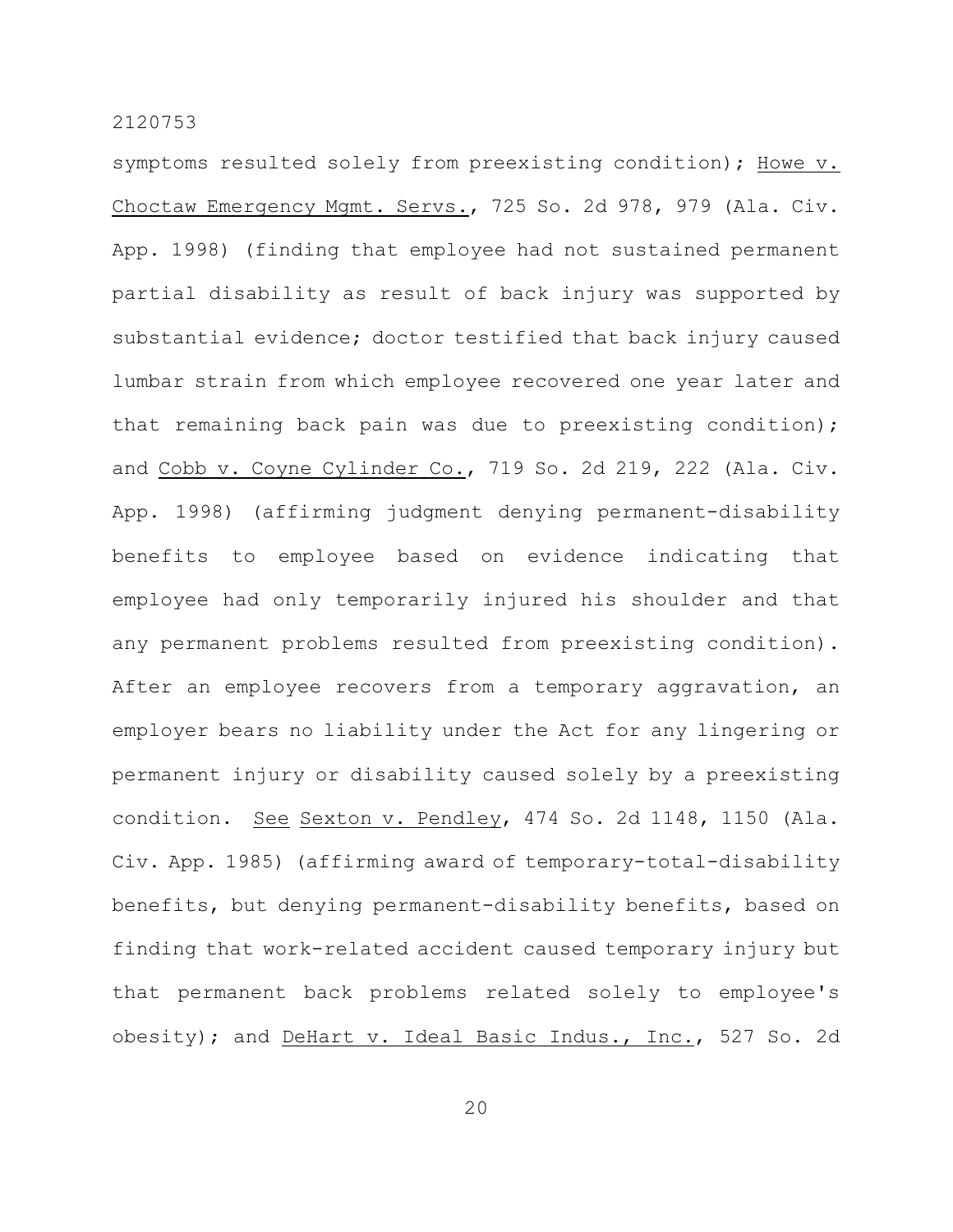136, 138-39 (Ala. Civ. App. 1988) (trial court did not err in awarding only 15% permanent-partial-disability benefits based on expert medical evidence indicating that preexisting degenerative disk disease, not work-related back strain, caused majority of employee's permanent disability).

In this case, the employer concedes that the evidence supports a finding that the exertion and chemical exposure in her employment in May and June 2011 aggravated the employee's MG; however, the employer maintains that the record contains no evidence indicating that the aggravation persists. We agree.

Dr. Alapati testified, without dispute, that physical exertion causes only a temporary worsening of MG weakness. As for the chemical exposure, Dr. Bazzle testified that the inhalation of the fumes from the refinishing products aggravated the employee's chronic respiratory problems, which, in turn, caused the decompensation of the employee's underlying MG. The voluminous medical records and the testimony of the employee herself confirm that the employee recovered completely from her shortness of breath and acute respiratory failure following her hospitalizations in August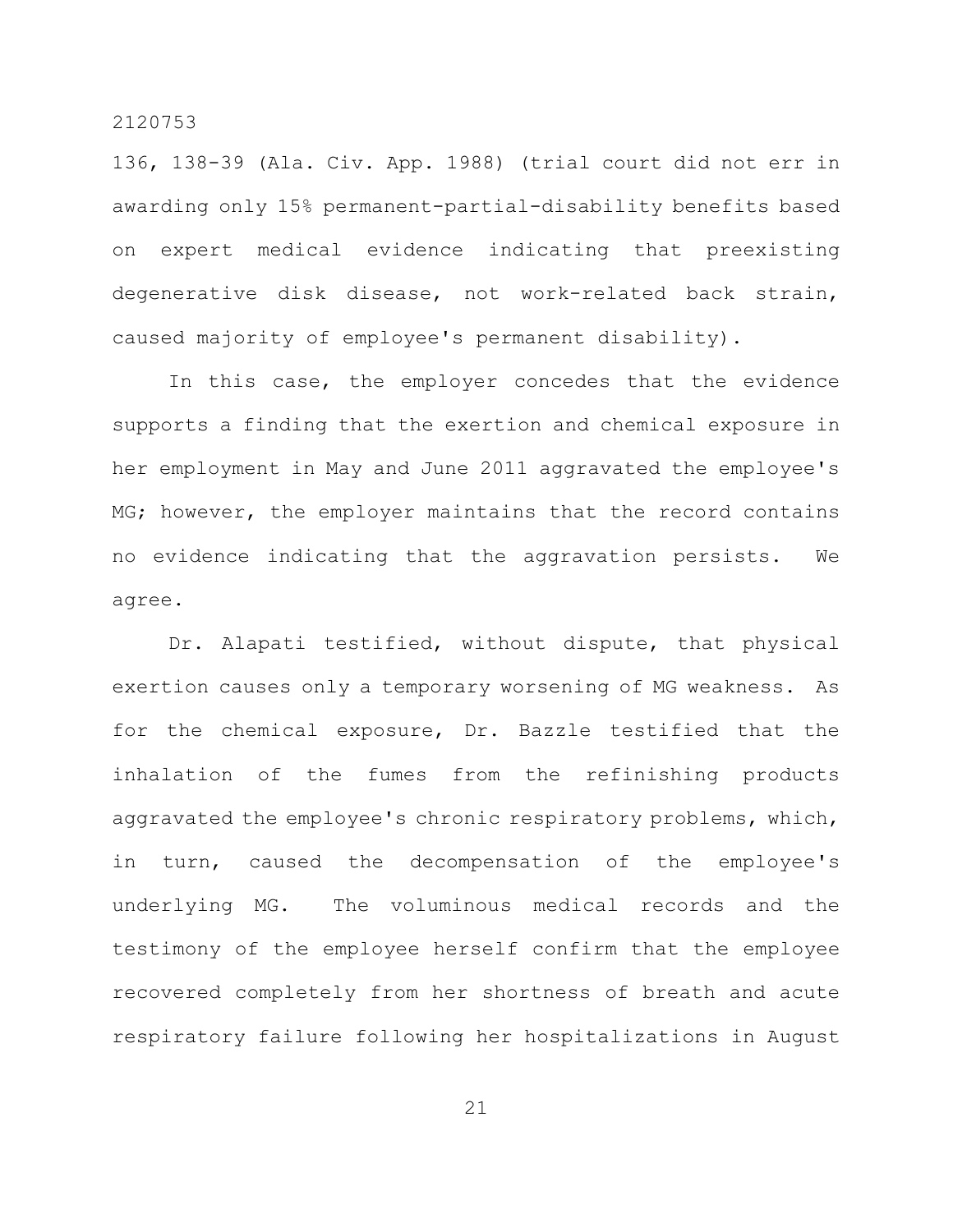and September 2011. Based on that undisputed evidence, Dr. Bazzle testified that the chemical exposure had only temporarily aggravated the employee's respiratory system and that she was aware of no evidence indicating that any chemicals remained in the employee's body. The record contains no evidence indicating that the aggravation resulted in any residual chronic restrictions or sensitivity making the employee more susceptible to further injury than she already was.

Although the employee underwent a myasthenic crisis, once her physicians accurately diagnosed her condition and provided appropriate medical treatment, any new or increased symptoms of MG completely abated. When the employee was examined by Dr. Alapati on March 29, 2012, he found no evidence of the symptoms of the disease that had been so active months earlier, and Dr. Alapati testified that the employee remained in remission throughout her treatment with him. Dr. Alapati testified that the employee's MG could wax and wane in the future, but he attributed the expected symptoms to be a part of the normal course of the disease. The record shows without dispute that any symptoms from the aggravation of the MG had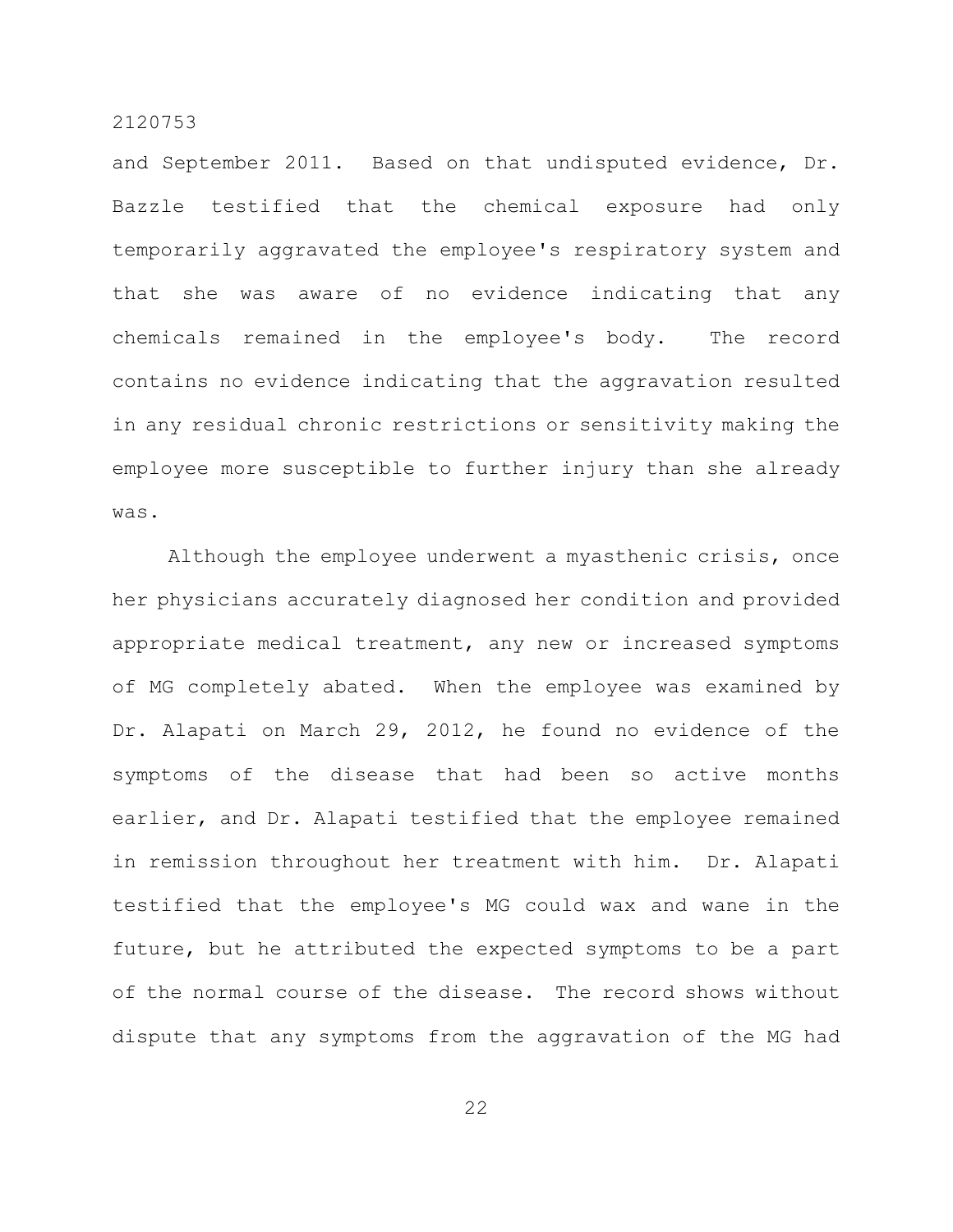not "persisted ever since." Wimberley, 20 So. 3d at 134. Furthermore, no physician opined that the myasthenic crisis rendered the employee more prone to future relapses or increased the likelihood of another myasthenic crisis.

To support the position that the employee did permanently aggravate her MG, the dissent relies on two excerpts from the deposition of Dr. Bazzle in which she opined that the employee "ha[d] not risen from" her "bad situation" and that the employee would not have been disabled at the time and in the degree to which she was absent her chemical exposure. $^1$ So. 3d at (Thompson, P.J., dissenting). However, when

<sup>1</sup>The dissent also cites the portion of Dr. Bazzle's deposition in which she testified as follows:

"Q. [Employer's counsel:] Are you aware of any peer review or medical research articles or other medical literature that would suggest that [the employee's] current medical condition would have been any better if she had not worked at [the employer's campus]?

"[Employee's counsel]: Object to the form.

"A. I don't think so."

That excerpt does not support the dissent's position that the employment exposure permanently contributes to the employee's MG. To the contrary, it shows that the doctor has not reviewed any medical data indicating that the employee's current condition would be any better if she had not experienced the exposure at work.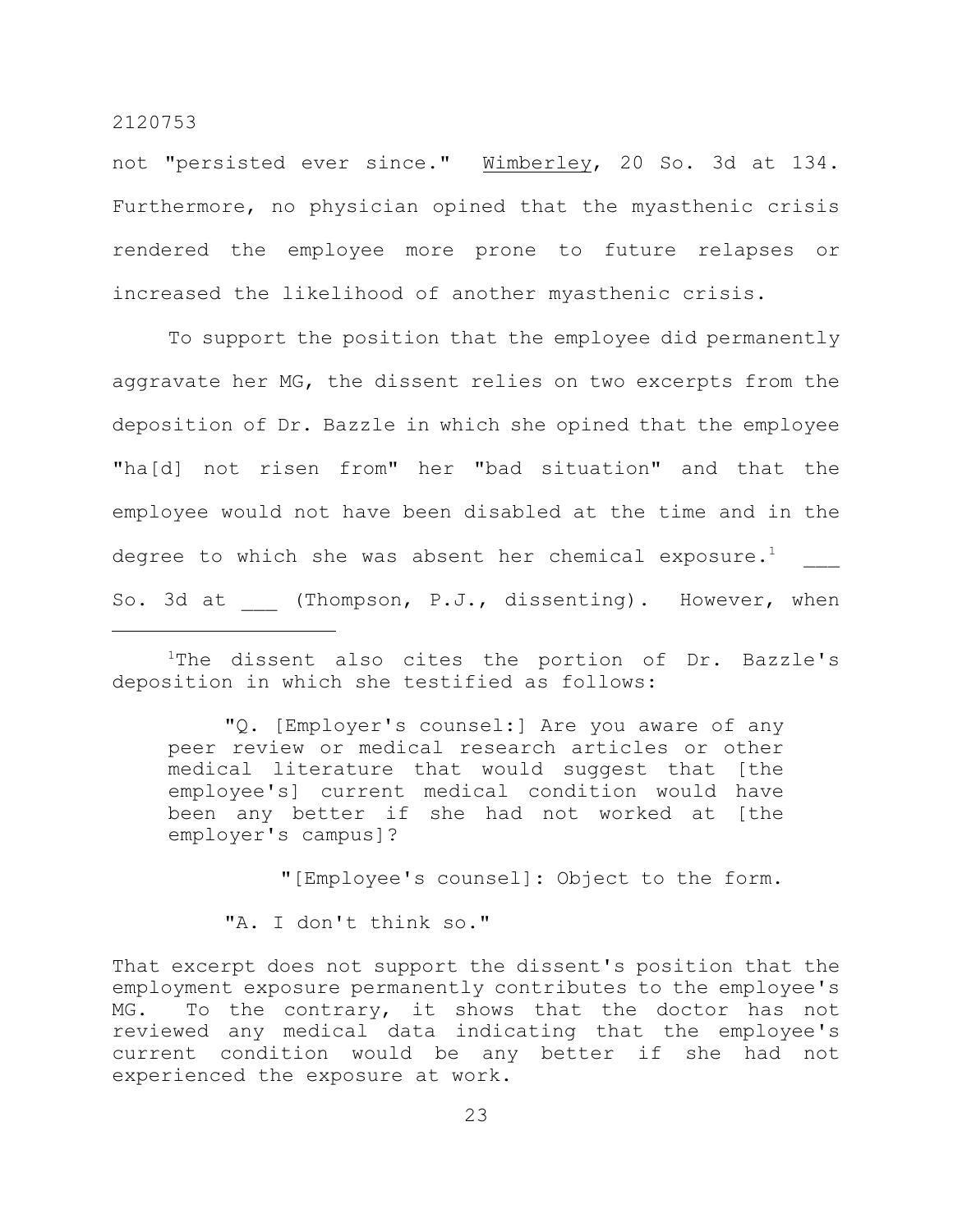determining whether those excerpts are substantial evidence of a permanent aggravation, this court does not view that testimony in isolation but, rather, in the context of the entirety of Dr. Bazzle's deposition testimony. See McGough v. G & A, Inc., 999 So. 2d 898, 905-06 (Ala. Civ. App. 2007); see also Ex parte Price, 555 So. 2d 1060, 1063 (Ala. 1989) (holding that the court must consider the overall substance and effect of the whole of the evidence and not just the witness's use of "any magical words or phrases"). Dr. Bazzle fully explained her opinion throughout the remainder of her deposition when she testified that the chemical exposure had caused the employee a temporary worsening of her respiratory ailments, that the worsening of her respiratory problems resulted in a depletion of the employee's oxygen-saturation levels, that that depletion triggered a myasthenic crisis, that the employee improved with appropriate treatment once her condition was properly diagnosed, and that she expected that the employee would continue to have MG weakness from the disease itself. Given further the uncontroverted evidence indicating that the employee became completely asymptomatic, or MG "stable," during Dr. Alapati's care in 2012, this court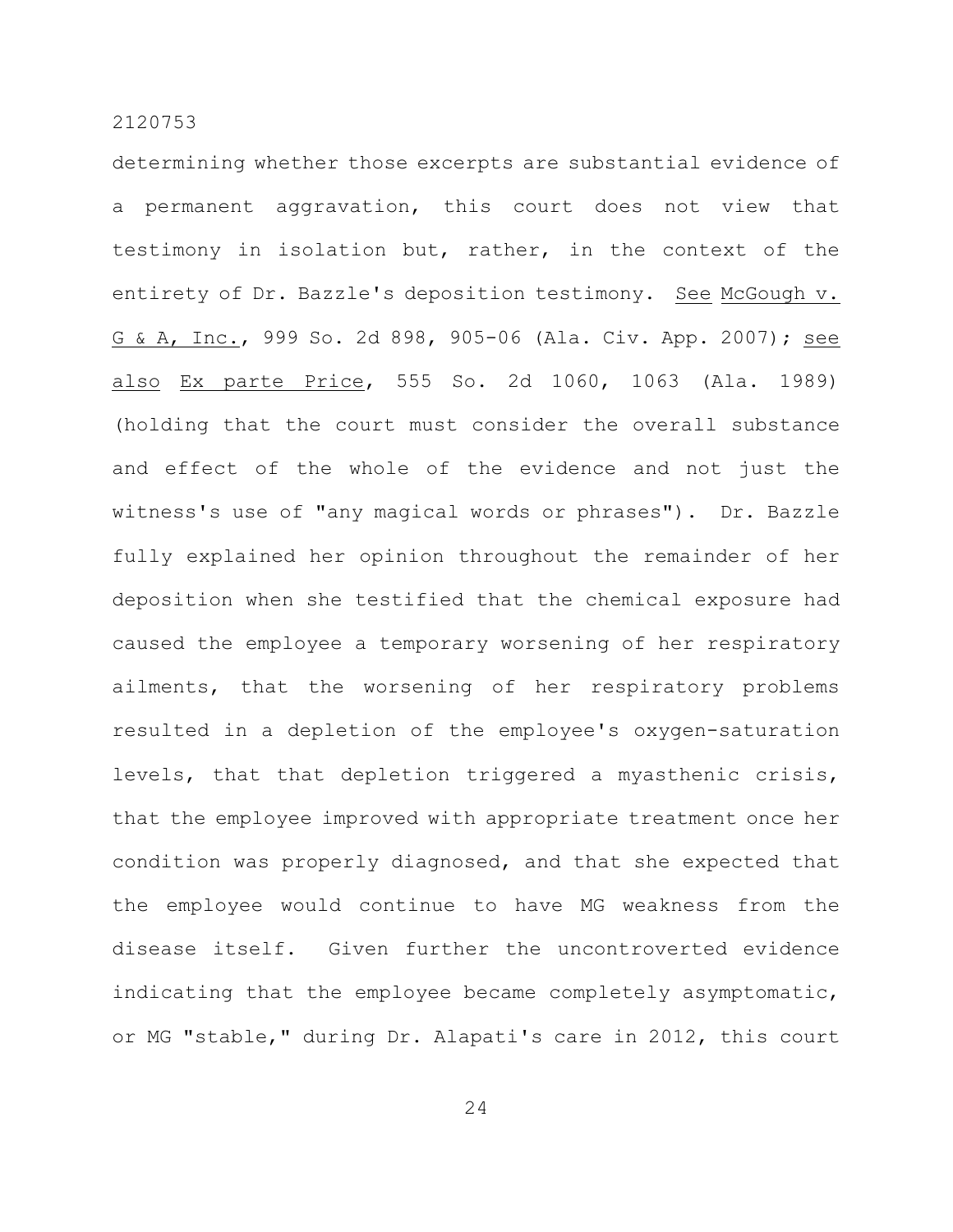cannot consider the excerpts upon which the dissent relies as constituting substantial evidence indicating that the chemical exposure does, in fact, continue to contribute to the employee's personal disease.

The record likewise contains no substantial evidence indicating that the "work-related exposure has rendered [the employee] unable to return to work at her job or perform her accustomed trade," as the trial court found. No doctor opined that work-related factors "accelerated [the employee's] disease to the point ... she could never perform manual labor again," So. 3d at (Thompson, P.J., dissenting), and no evidence shows that the employee's "exposure ... hastened or accelerated her MG to the point that she is no longer able to perform jobs for which she is qualified." So. 3d at (Thompson, P.J., dissenting). After she recovered from her myasthenic crisis, the employee did not have any residual symptoms from her chemical exposure that limited her activities. The employee herself testified that she suffers fatigue solely from "the disease." Dr. Alapati assigned physical and work restrictions to the employee in order to avoid exacerbating the disease. Dr. Bazzle testified in an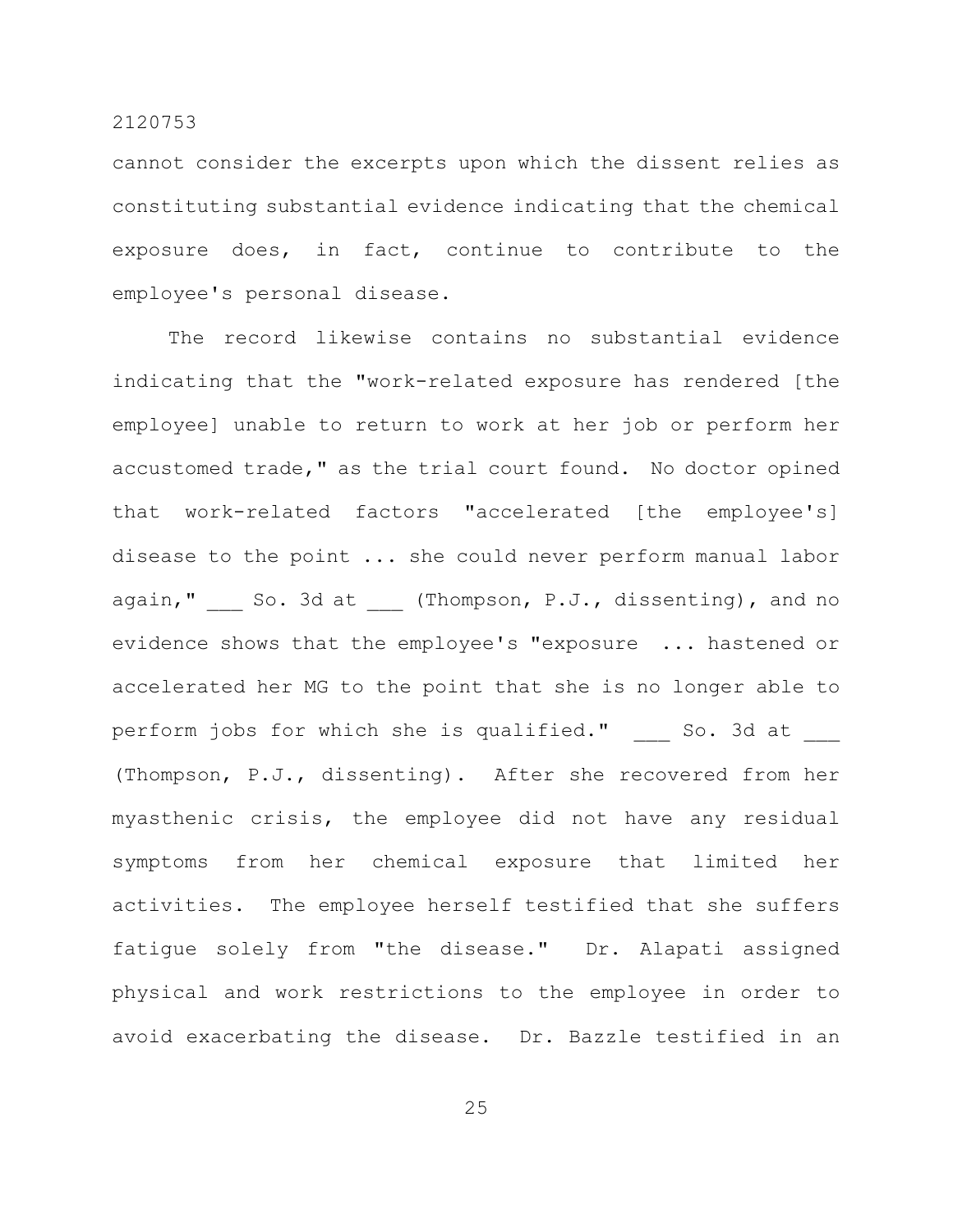affidavit to the physical limitations of the employee, but she attributed those limitations to the employee's weakness, which remains due to her MG.<sup>2</sup>

The dissent agrees that the employee's MG symptoms are "dormant" and that engaging in physical labor will cause a return of her symptoms. So. 3d at (Thompson, P.J., dissenting). The trial court specifically found that the exertion of moving furniture for the employer in May and June 2011 contributed to the employee's work-related injury. That finding is based on the medical testimony that the employee had undiagnosed MG at that time and that exertion will trigger and cause a temporary worsening of MG weakness. Because she has MG, the employee can expect that, if she exerts herself, she may have a recurrence or relapse of MG symptoms. Acknowledging that the employee's MG was in long remission, Dr. Alapati nevertheless placed restrictions on the employee's activities specifically to prevent a recurrence of symptoms.

 $2$ The parties did not depose Dr. Arora or Dr. Claussen to obtain their opinions as to the employee's permanent limitations. To the extent they stated any opinions regarding the employee's permanent disability, their opinions related solely to the disability arising from the disease itself and restrictions necessary to avoid future exacerbation of the disease.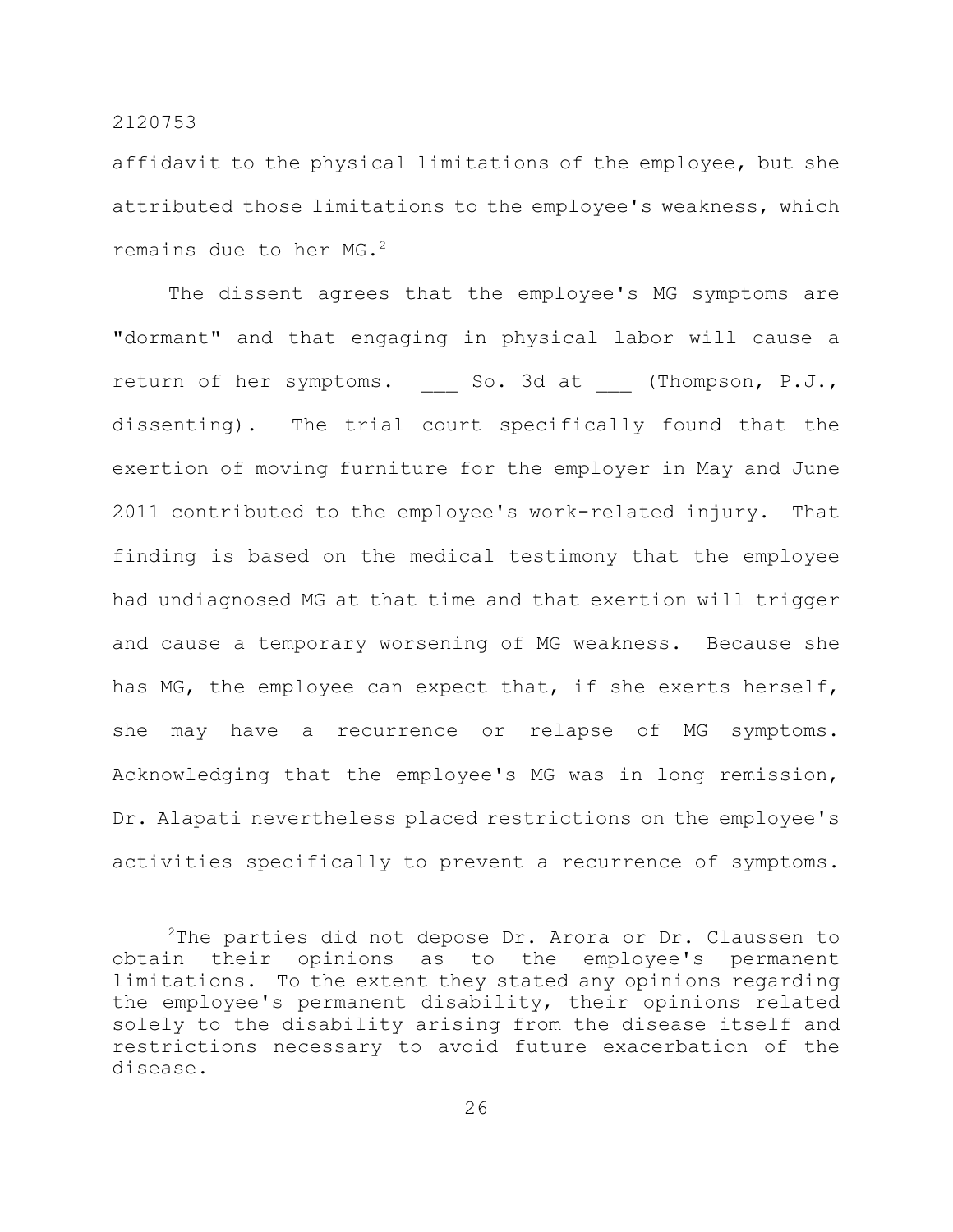Nothing in the record suggests that Dr. Alapati assigned those restrictions because the employee's myasthenic crisis rendered her even more susceptible to relapse due to physical exertion.

Likewise, it cannot be reasonably inferred from the record that the exposure "cut short her working life" or that, "[i]f not for the exposure to the chemicals, [the employee] might have been able to continue working normally for years to come." So. 3d at (Thompson, P.J., dissenting). Dr. Alapati testified at length about the effect of MG on employability, and his testimony established that the employee would not be able to work as a janitor because of her MG alone. In his report, McKinney relied on the restrictions assigned by the doctors solely on account of the employee's MG when rendering his opinion that the employee could no longer work. The employer does not dispute that the employee is unable to work, but it correctly observes that her permanent incapacity stems solely from her lingering and incurable MG, as established by undisputed evidence. By reviewing the record and determining that no substantial evidence supports a finding that the employee is permanently and totally disabled from the aggravation of the MG, as opposed to the MG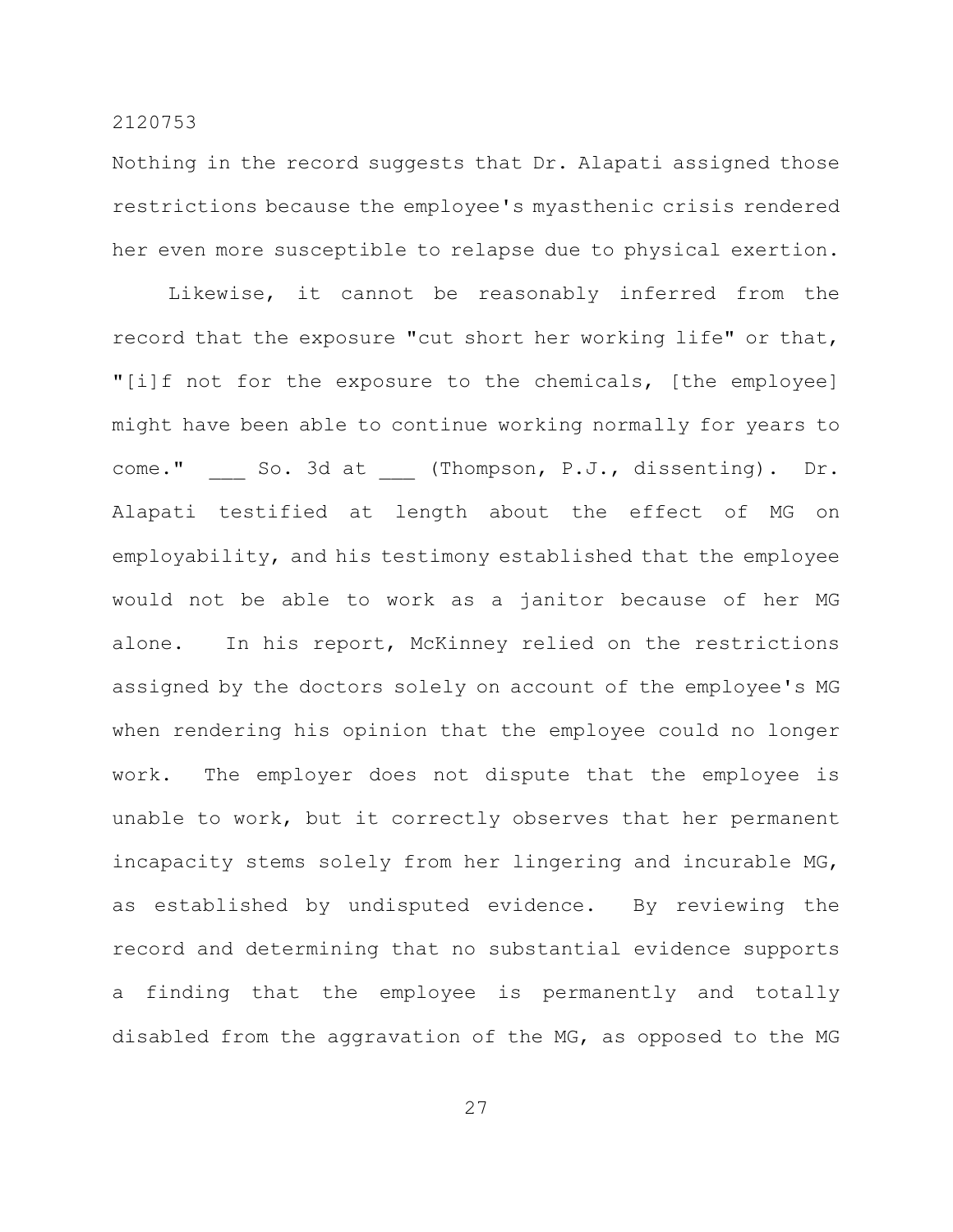itself, this court is not reweighing the evidence, or substituting its opinion for that of the trial court, but applying the law to the undisputed facts.

We agree with the dissent that an employee with a preexisting condition is not disqualified from receiving compensation based on that fact alone. So. 3d at (Thompson, P.J., dissenting). We disagree, however, with the proposition in the dissent that "'"[a] preexisting condition that did not affect the [worker's] work performance before the disabling injury is not considered, pursuant to the Act, to be a pre-existing condition."'" \_\_\_ So. 3d at (Thompson, P.J., dissenting) (quoting SouthernCare, Inc. v. Cowart, [Ms. 2120387, Dec. 20, 2013] So. 3d , (Ala. Civ. App. 2013), quoting in turn Waters v. Alabama Farmers Coop., Inc., 681 So. 2d 622, 623–24 (Ala. Civ. App. 1996)). That legal fiction applies solely to cases falling under Ala. Code 1975, §§ 25-5-57(a)(4)e. and 25-5-58, when determining whether compensation should be apportioned on account of a previous injury or infirmity. See Ingalls Shipbuilding Corp. v. Cahela, 251 Ala. 163, 36 So. 2d 513 (1948). In this case, the court is not apportioning compensation because a preexisting condition has increased or prolonged the disability of the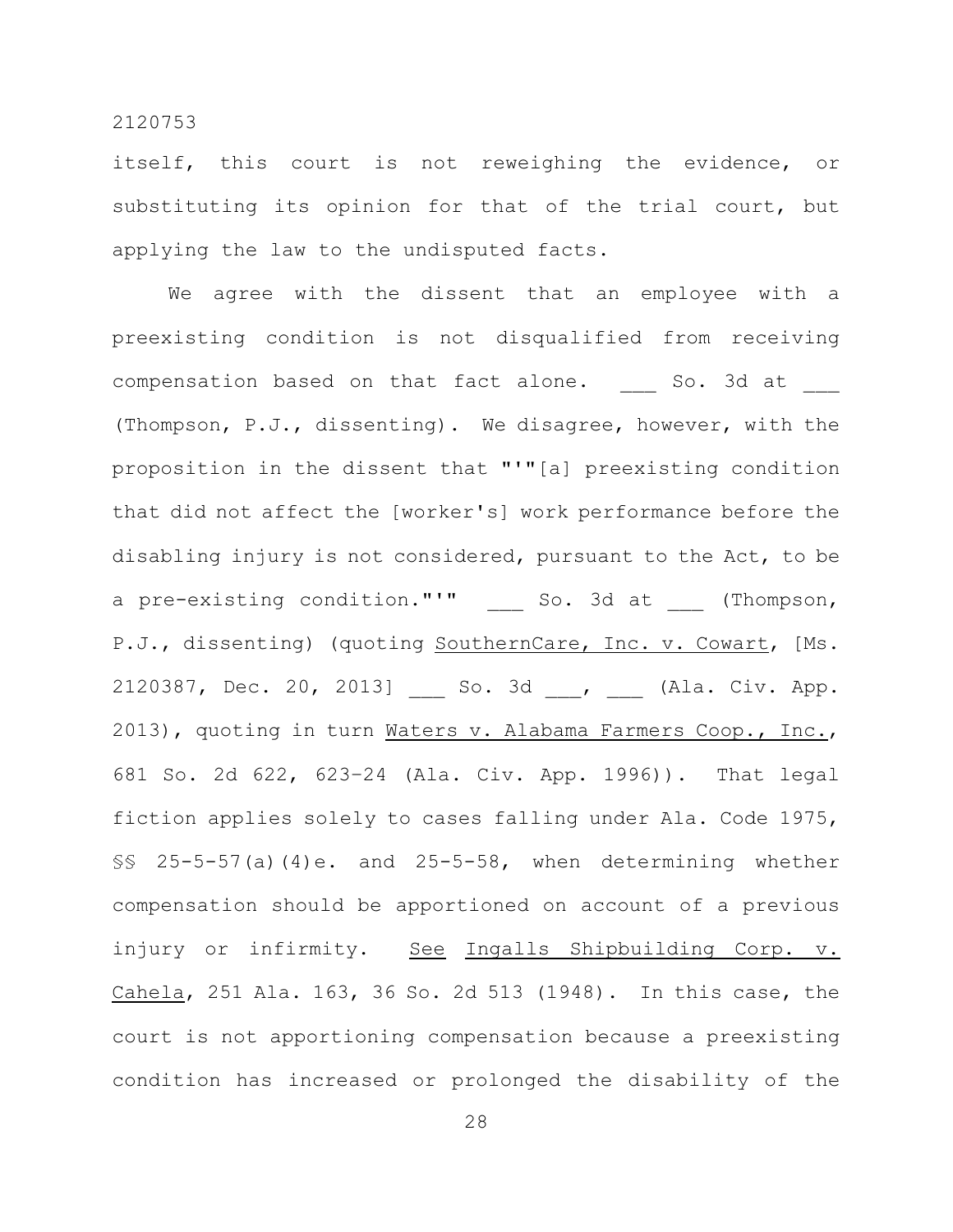employee from her work-related exertion and chemical exposure. The court is, instead, applying the law of medical causation arising from Ala. Code 1975, § 25-5-51, which provides compensation only for disabling personal injuries caused by the employment.

Under the law as it relates to medical causation, an employee must prove at a minimum that work-related factors combined with the preexisting condition to produce the injury and disability claimed. See Wimberley, 20 So. 3d at 132 ("[A] trial court may not consider the effect of adverse health conditions or symptoms not satisfactorily proven to be medically caused by the claimed accident."); Howe, supra. In the absence of such proof, an employee cannot recover compensation for a disability resulting from a preexisting condition because the employer is not an insurer of the health of the employee. See generally Ex parte Trinity Indus., Inc., 680 So. 2d 262, 268 (Ala. 1996). Hence, a court cannot award compensation for a disability arising solely from a preexisting condition and its natural progression merely because, at one time, the employee was able to work normally despite that condition. See Alamo, 987 So. 2d at 603-06 (Moore, J., concurring specially) (explaining error in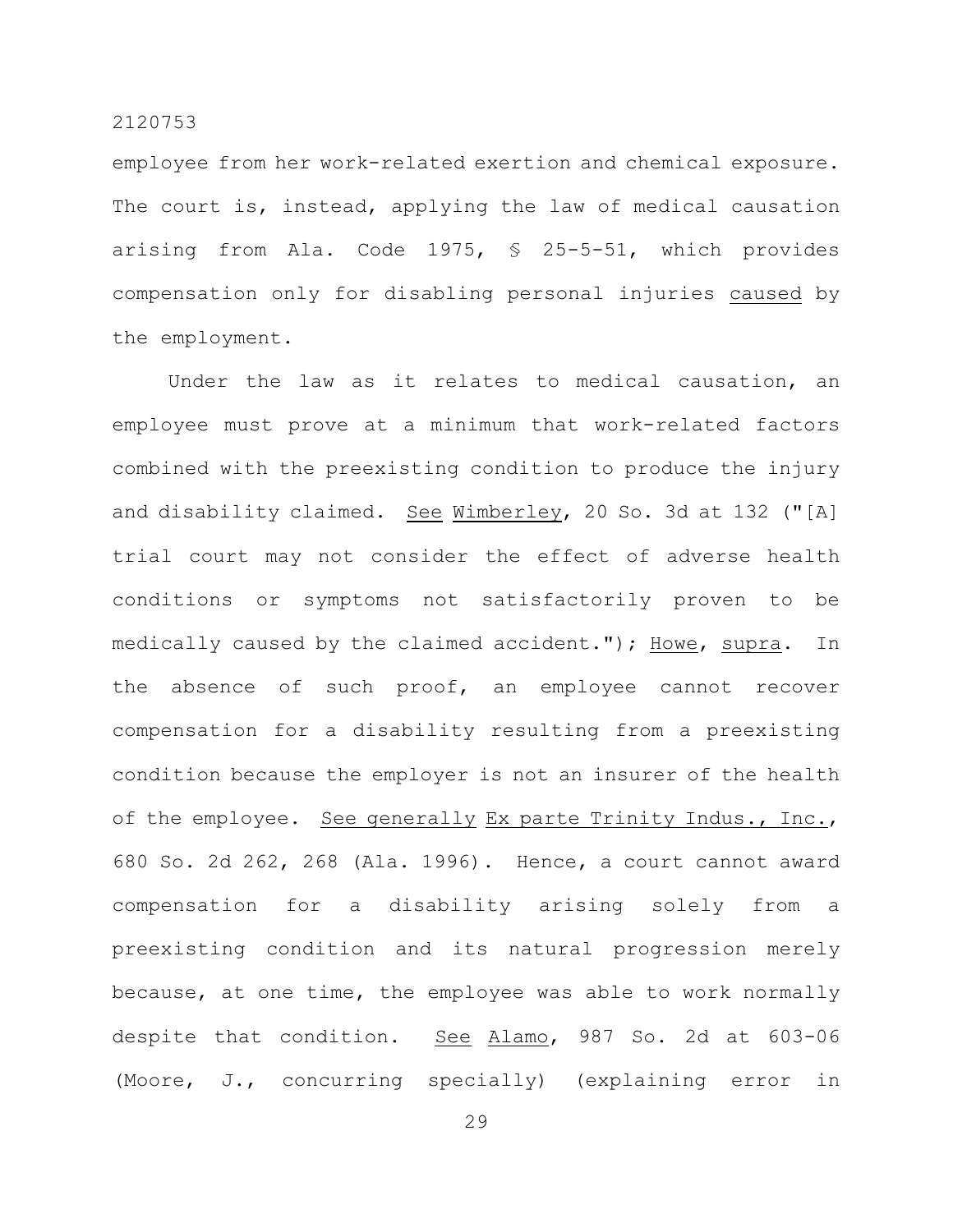applying apportionment rules when deciding medical causation). In fact, if the evidence establishes that the preexisting condition, and not the work-related accident, is the root of the disability, a court must find that the disability is not compensable. See Dempsey v. White Consol. Indus., Inc., 620 So. 2d 38, 40 (Ala. Civ. App. 1993).

Based on the absence of any evidence indicating that the chemical exposure permanently contributed to the employee's MG, and based further on the uncontradicted medical evidence indicating that any disabling symptoms the employee might now be experiencing, or any symptoms the employee would likely experience in the future, arise solely from the disease itself, the trial court, as a matter of law, could have determined only that the permanent injury and disability resulting from that preexisting condition was not compensable.

For the foregoing reasons, we reverse the judgment of the trial court and remand the cause for the trial court to enter a judgment consistent with this opinion.

REVERSED AND REMANDED.

Thomas and Donaldson, JJ., concur.

Pittman, J., concurs in the result, without writing. Thompson, P.J., dissents, with writing.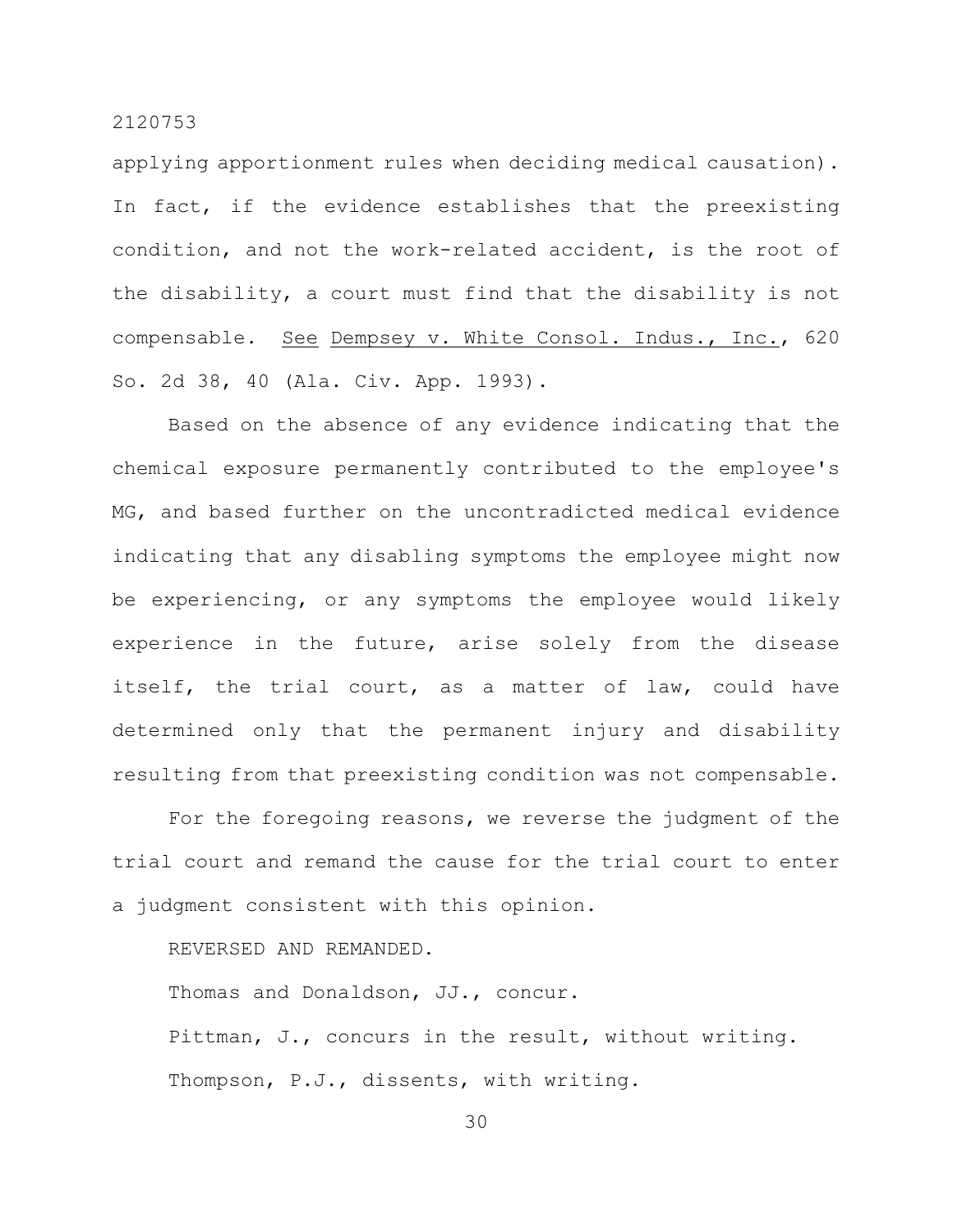THOMPSON, Presiding Judge, dissenting.

For the reasons discussed below, I believe that substantial evidence supports the trial court's findings of fact in this case. I also believe that the trial court correctly applied the law to conclude that Lisa Hanvey was entitled to recover workers' compensation benefits based on a permanent and total disability. Therefore, I respectfully dissent.

In the context of a workers' compensation case,

"[o]ur review is restricted to a determination of whether the trial court's factual findings are supported by substantial evidence. Ala. Code 1975,  $$25-5-81(e)$  (2). This statutorily mandated scope of review does not permit this court to reverse the trial court's judgment based on a particular factual finding on the ground that substantial evidence supports a contrary factual finding; rather, it permits this court to reverse the trial court's judgment only if its factual finding is not supported by substantial evidence. See Ex parte M & D Mech. Contractors, Inc., 725 So. 2d 292 (Ala. 1998)."

Landers v. Lowe's Home Ctrs., Inc., 14 So. 3d 144, 151 (Ala. Civ. App. 2007). In reviewing legal issues in a workers' compensation case, our review is without that presumption of correctness. § 25-5-82(e)(1), Ala. Code 1975.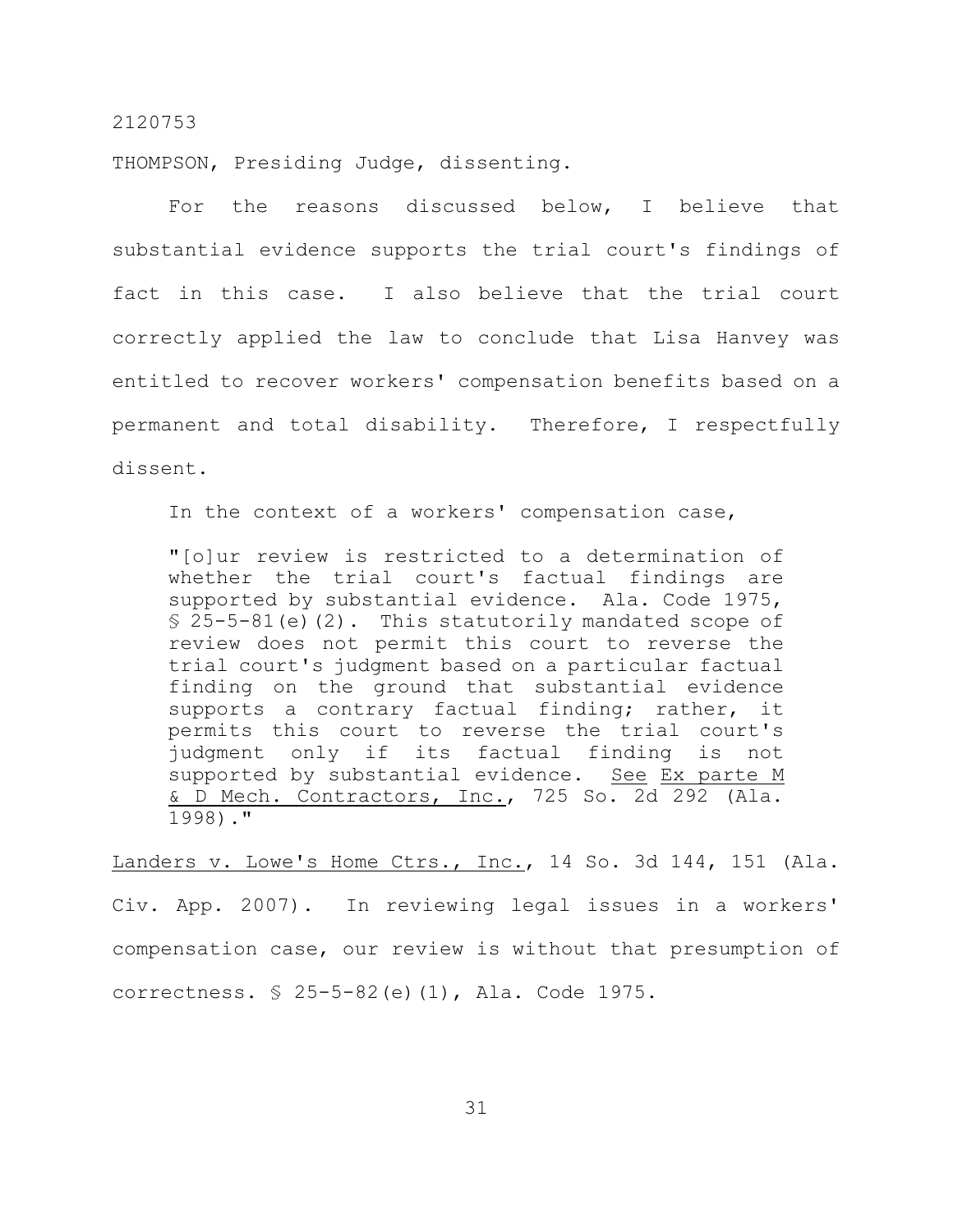In this case, the trial court found that Hanvey had suffered a work-related injury when she was subjected to the fumes from the chemicals being used on the floors of the gymnasium, classrooms, and cafeteria at the campus of Madison Academy ("MA"), where Hanvey worked as a janitor. The exposure aggravated and worsened her preexisting myasthenia gravis ("MG") to the point that it left her disabled. The trial court specifically found that "[t]his is a worsening of the underlying condition and not merely a recurrence of symptoms inherent in the etiology of the preexisting condition." Because she was able to perform her job before being exposed to the chemicals, the trial court concluded, Hanvey was entitled to compensation from MA.

Further, the trial court found that the "work-related exposure has rendered Ms. Hanvey unable to return to work at her job or perform her accustomed trade." The trial court determined that, because she was functionally illiterate, Hanvey would be prevented from training for a job that she would otherwise be able to perform despite her MG and that Hanvey was therefore excluded from the opportunity for gainful employment that would provide her with comparable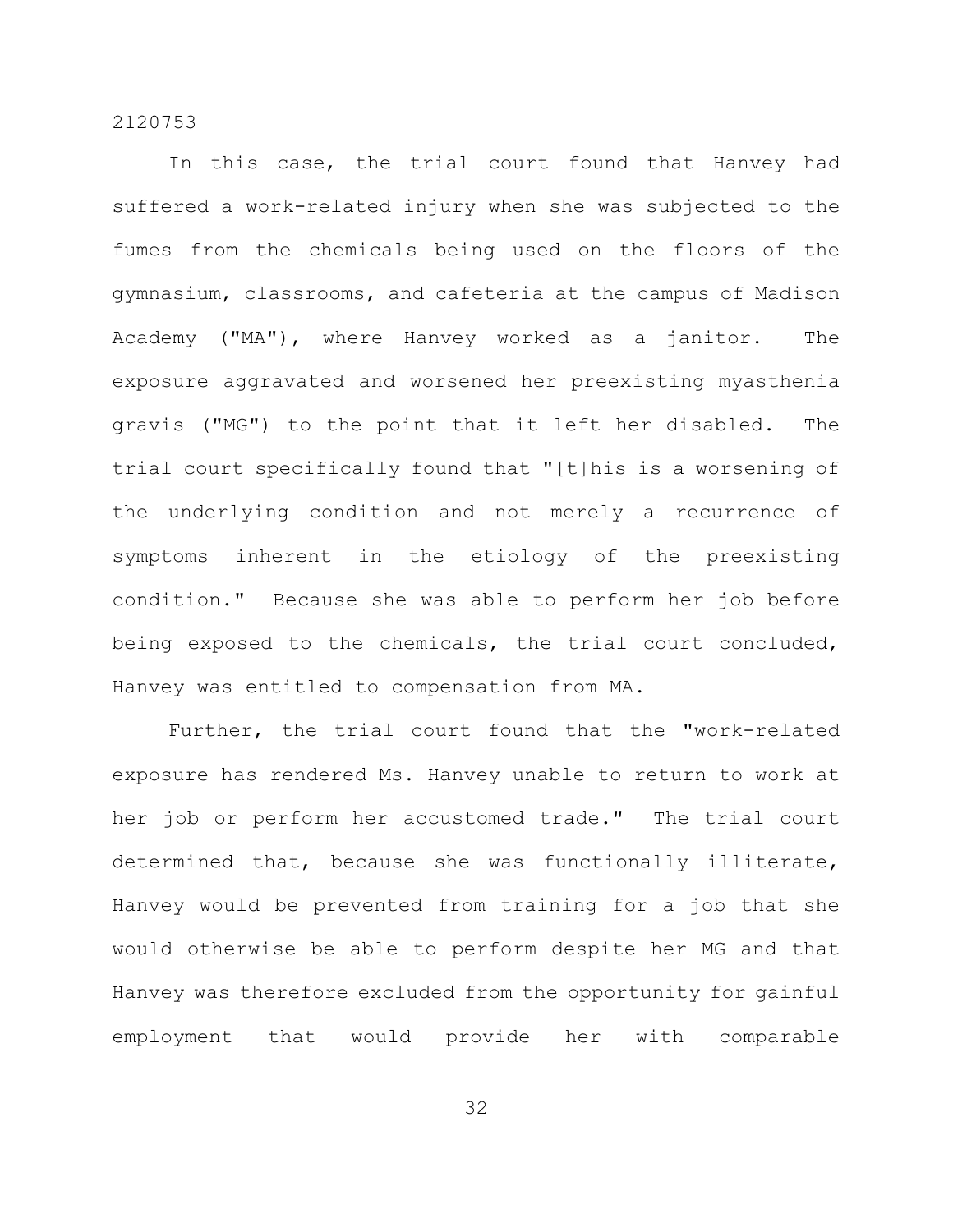compensation. Accordingly, the trial court concluded, Hanvey's injury had rendered her permanently and totally disabled, and it awarded benefits accordingly.

> "'If [substantial evidence supports the trial court's findings of fact], then the judgment of the trial court must be affirmed. The appellate court is prohibited from reweighing the evidence, i.e., it is not to consider whether in its opinion the "substantial evidence" before the trial court might have caused the appellate court--if it had been the fact-finder--to find the facts to be different from what the trial court found them to be.'

"Ex parte Staggs, 825 So. 2d 820, 822 (Ala. 2001). We cannot substitute our judgment for that of the trial court. Ex parte Kmart Corp., 812 So. 2d 1205 (Ala. 2001). We may not reverse a judgment simply because we would have decided the facts differently than the trial court. Id."

Boise Cascade Corp. v. Jackson, 997 So. 2d 1042, 1047 (Ala.

Civ. App. 2008).

Evidence before the trial court indicated that before June 2011, even though Hanvey was beginning to experience diplopia --a symptom of MG--she was able to perform her job as a janitor for MA. She had held that job for nearly five years before the floor-refurbishing projects at MA's campus were performed in 2011, exposing Hanvey to chemical products that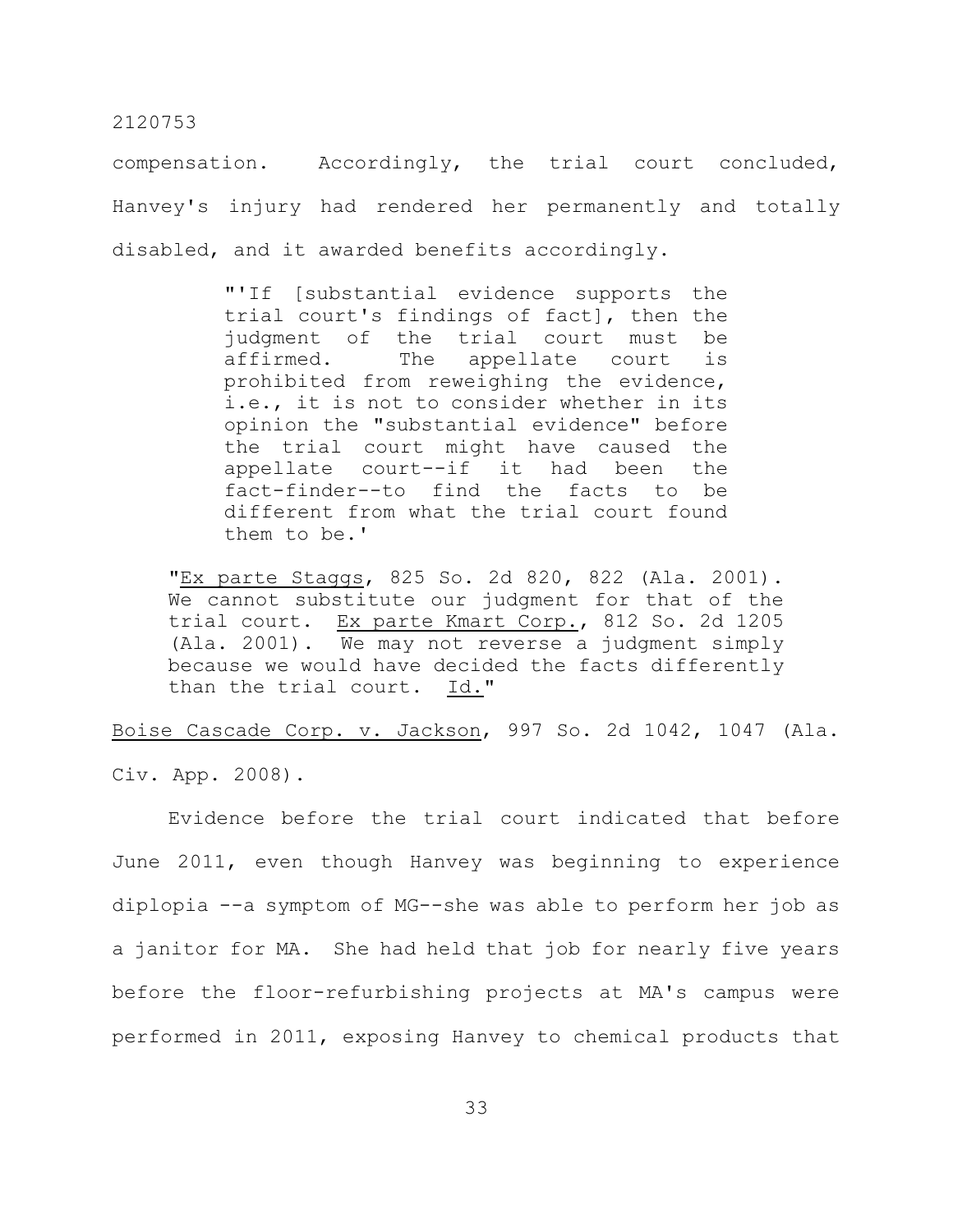caused her to have difficulty breathing. Hanvey's breathing problems increased to the point that she was hospitalized three times during the summer and early fall of 2011. She was treated by specialists who ultimately diagnosed her with a form of MG known as anti-MuSK MG.

In a letter to Hanvey dated November 23, 2011, one of her treating physicians, neurologist Dr. Amit Arora, wrote that Hanvey was "doing much better" on her prescribed medications. Dr. Arora recommended to Hanvey that she continue with those medications and that she "stay away from a working environment that could exacerbate" her MG. Dr. Arora then wrote:

"I do believe that the exposure you have had to the chemicals more than likely caused respiratory difficulties that led to you being hospitalized in the intensive care and ultimately led to this diagnosis.

"We would like to avoid further episodes in the future and we have recommended that you avoid any of these exposures in the future as well."

As stated in the main opinion, in a progress note dated January 13, 2012, Dr. Arora wrote that he did not believe that Hanvey was capable of long-term employment because of her physical condition.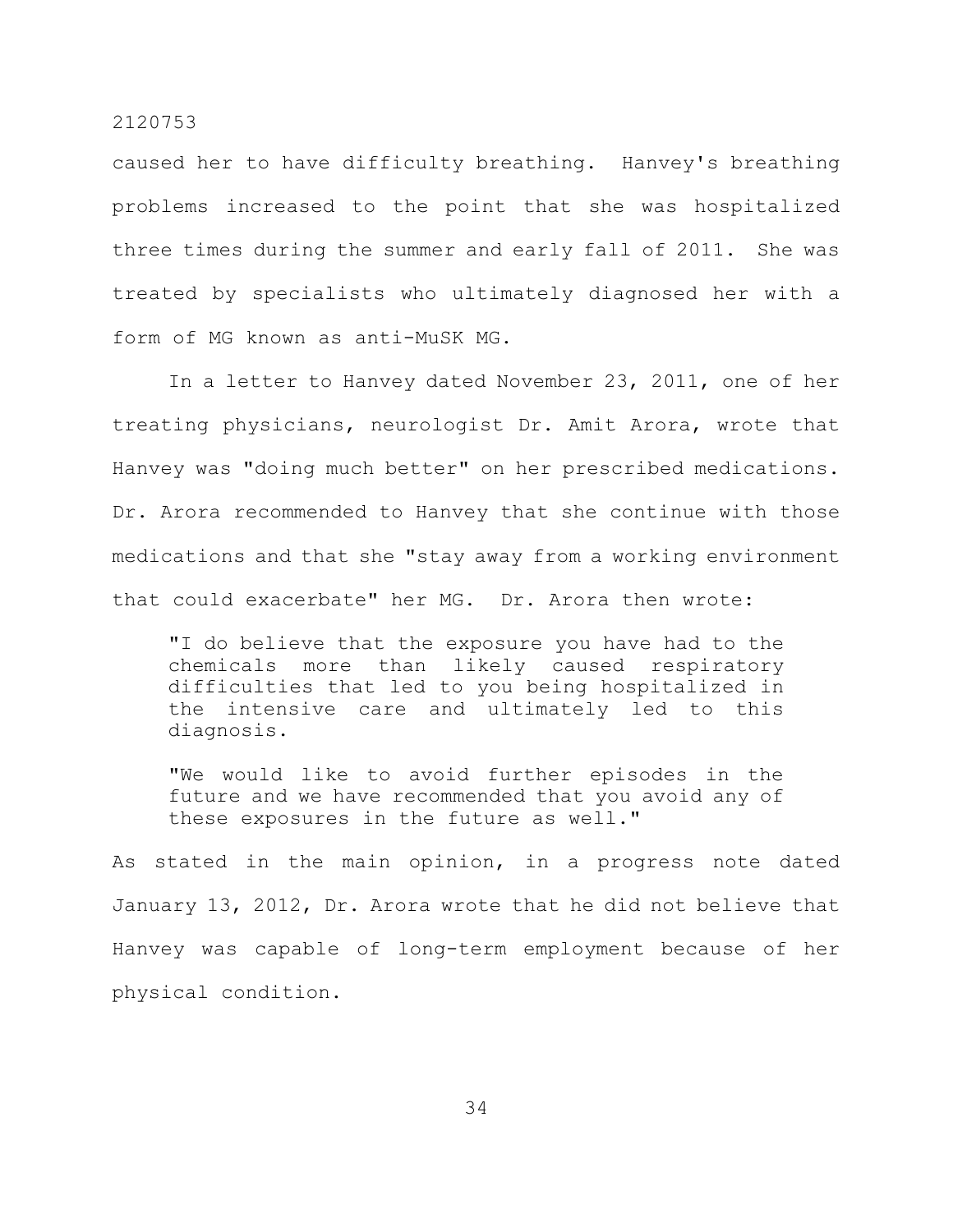Dr. Anjaneyulu Alapati, a neurologist and expert in MG who treated Hanvey, testified that Hanvey's MG was in a "long remission." However, when asked by MA's attorney whether Hanvey would be able to be gainfully employed, Dr. Alapati said:

"Depending. If she did like work with desk work or something like that, a lot of people go to work in the desk work, but anything labor work, anything physical activities, lifting weight, I'd advise them not to do that because it can get more fatigue."

Dr. Alapati recommended that Hanvey just do "desk work" or sedentary work. He stated that, in his opinion, "physical work and then infections in the body are the two things that typically trigger weakness, myasthenia weakness." Dr. Alapati also testified that a person involved in physical work "will not go back to completely normal. There will be some limitations." He said that if Hanvey did something that caused heavy exertion, it could again cause temporary exacerbation of her symptoms. "We tell [MG patients] not to do those kind of exertions; the symptoms can come back."

Dr. Cheryl Bazzle, Hanvey's family physician, testified that Hanvey's MG "was worsened by the exposure to chemicals." In her deposition, Dr. Bazzle was asked by MA's attorney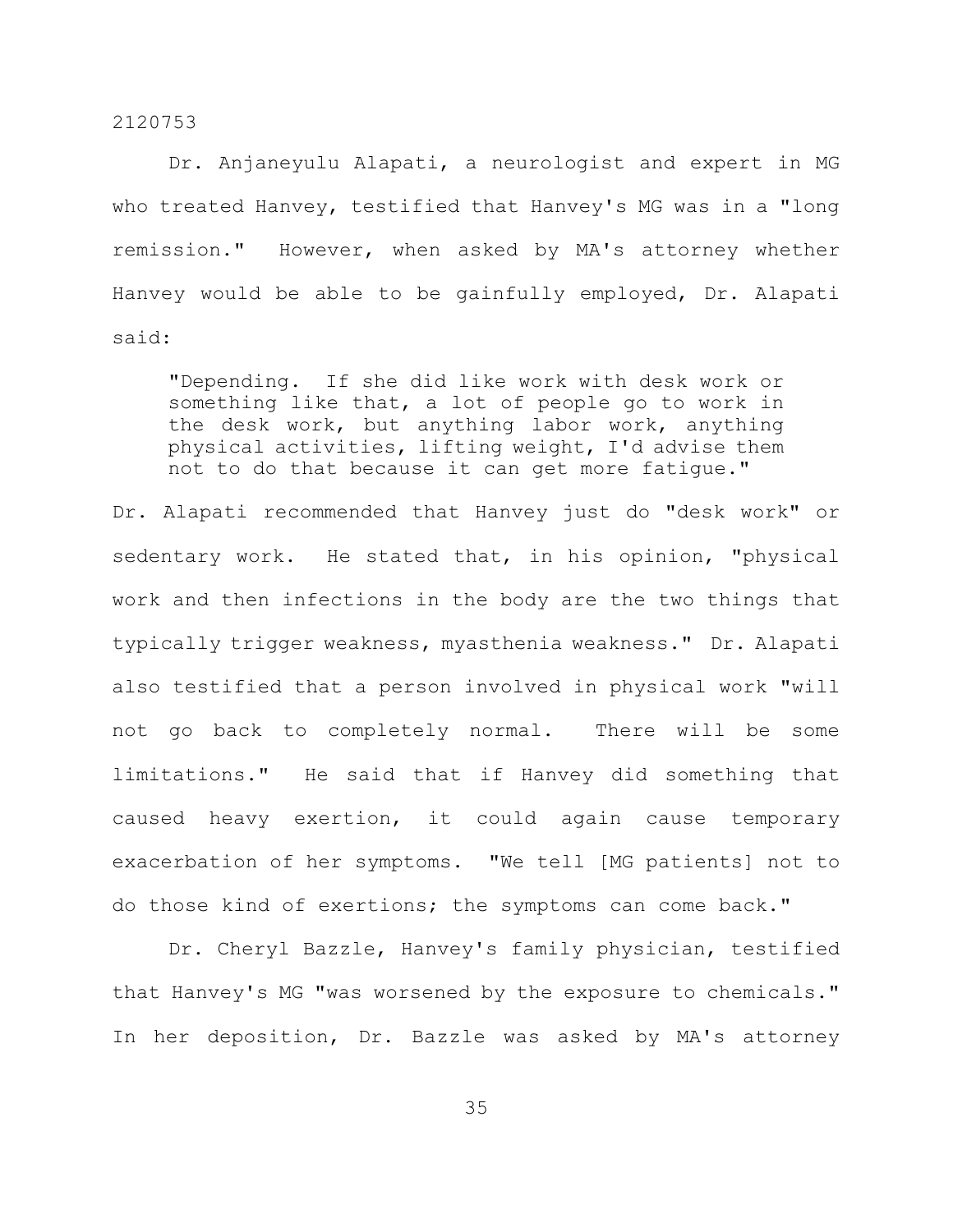whether it would "be fair to say that a progression of [Hanvey's] symptoms would not be medically inconsistent with the natural progression of the disease?" Dr. Bazzle stated that she would not say that was what happened to Hanvey. Dr. Bazzle explained that there was no doubt that Hanvey's MG would progress, "usually on a slow[] ... progressive path. But what happened to her was it was–-might have been continuing to progress, but when she got exposed to those floor chemicals, she did a crash and burn."

I do not dispute that when Hanvey is on her medication and is not involved in physical labor, she does not display symptoms of MG. However, although her symptoms are dormant, evidence indicates that if she attempts to engage in the type of physical labor she could perform before her exposure to chemicals, those symptoms will return. In addition to Dr. Alapati's comments set forth above, Dr. Bazzle testified that when Hanvey was exposed to chemicals, "which flared her up– her respiratory problems that she had anyway and then triggered the immune-mediated disease that she had going on. And there you have it, this whole milieu of–-of factors, exactly what you described, multiple factors that–-that went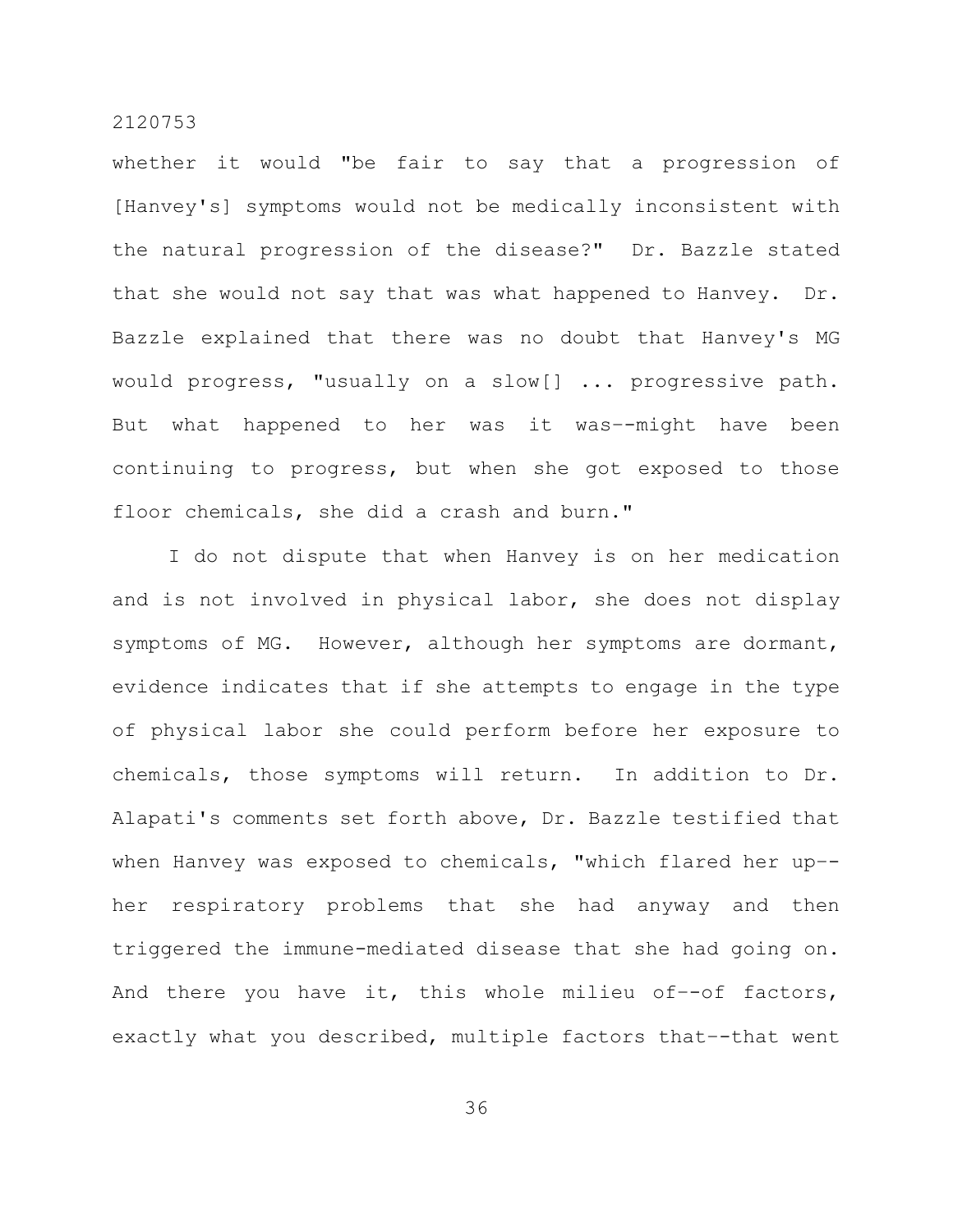in to a–-a bad situation that she has not risen from." Dr. Bazzle also said that Hanvey would not have suffered from the MG "at the time in the manner or degree she did" had she not been exposed to the chemical fumes while working for MA. Dr. Bazzle also said that she had not reviewed any peer-review literature that would indicate that Hanvey would be better now if she had never worked for MA.

John McKinney, the only vocational expert to testify in this case, evaluated Hanvey and found that she was "functionally illiterate for all practical purposes" and that she was not a viable candidate for vocational retraining.

From the evidence, the trial court reasonably could have concluded that Hanvey had MG before the refurbishing of MA's gym and classroom floors took place, but that the condition did not affect Hanvey's job performance. The testimony of Dr. Arora, as well as the testimony of Dr. Alapati, indicates that if Hanvey were to engage in physical exertion, the MG symptoms would return. Because Hanvey is functionally illiterate, she is not a candidate for what Dr. Alapati called "desk work." Therefore, even if this court might have reached a different conclusion from the same evidence, I believe the record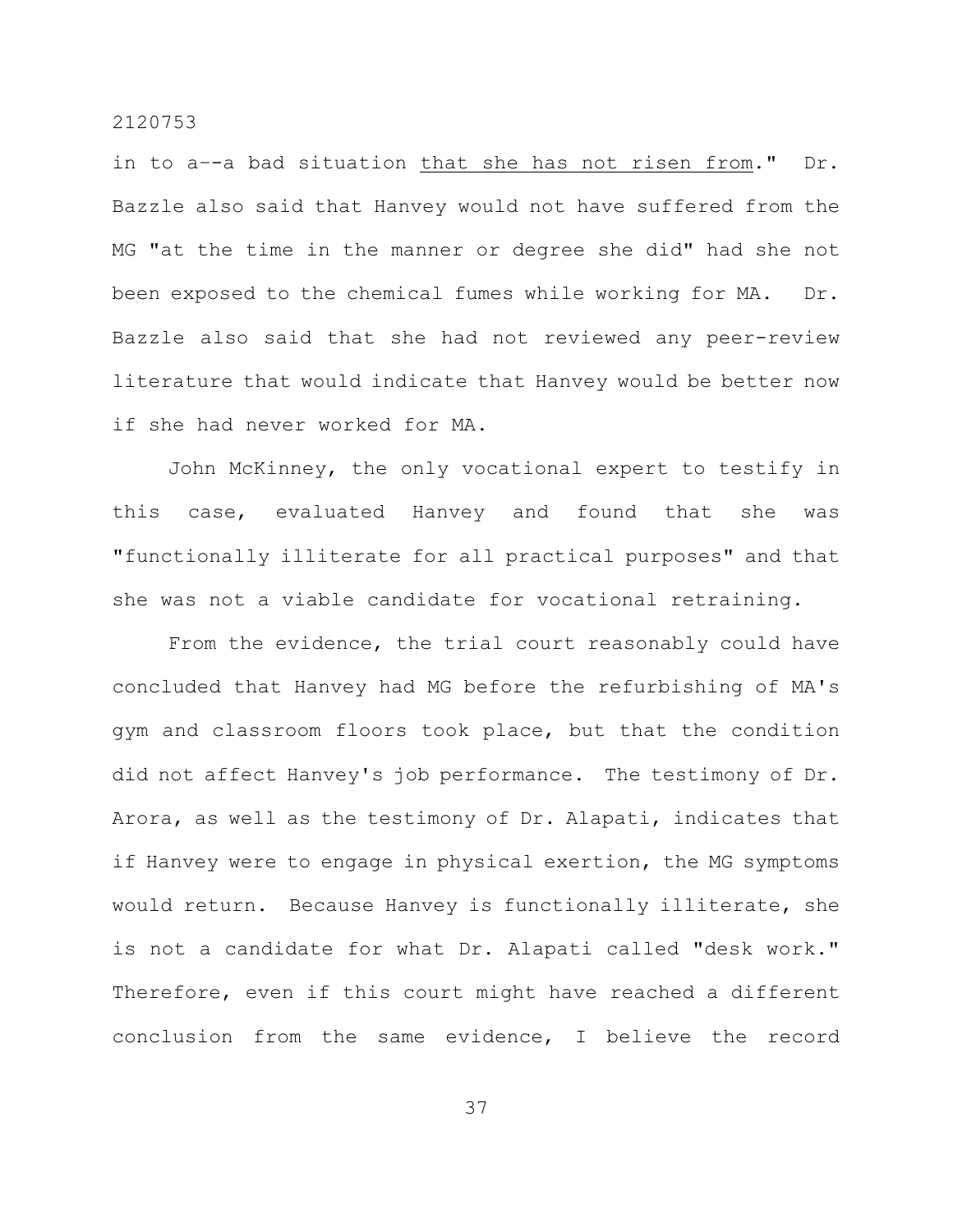contains substantial evidence to support the trial court's findings that Hanvey experienced "a worsening of the underlying condition and not merely a recurrence of symptoms inherent in the etiology of the preexisting condition" and that the worsening of the MG resulted in Hanvey's inability to perform her job as she had been able to do before her exposure to the chemicals. In other words, the record contains substantial evidence indicating that Hanvey's exposure to the chemicals used in the refurbishing project hastened or accelerated the progression of her MG symptoms to the point that she is no longer able to perform jobs for which she is qualified, regardless of whether the MG is in remission. Further, evidence indicates that Hanvey's work-related "MG crisis" did not create a temporary situation from which Hanvey has recovered, or will ever recover, so as to be able to work again. The "MG crisis" Hanvey experienced accelerated the progression of the disease and left her worse off than she was before her exposure to the chemicals. It cut short her working life, i.e., her ability to earn. If not for the exposure to the chemicals, Hanvey might have been able to continue working normally for years to come.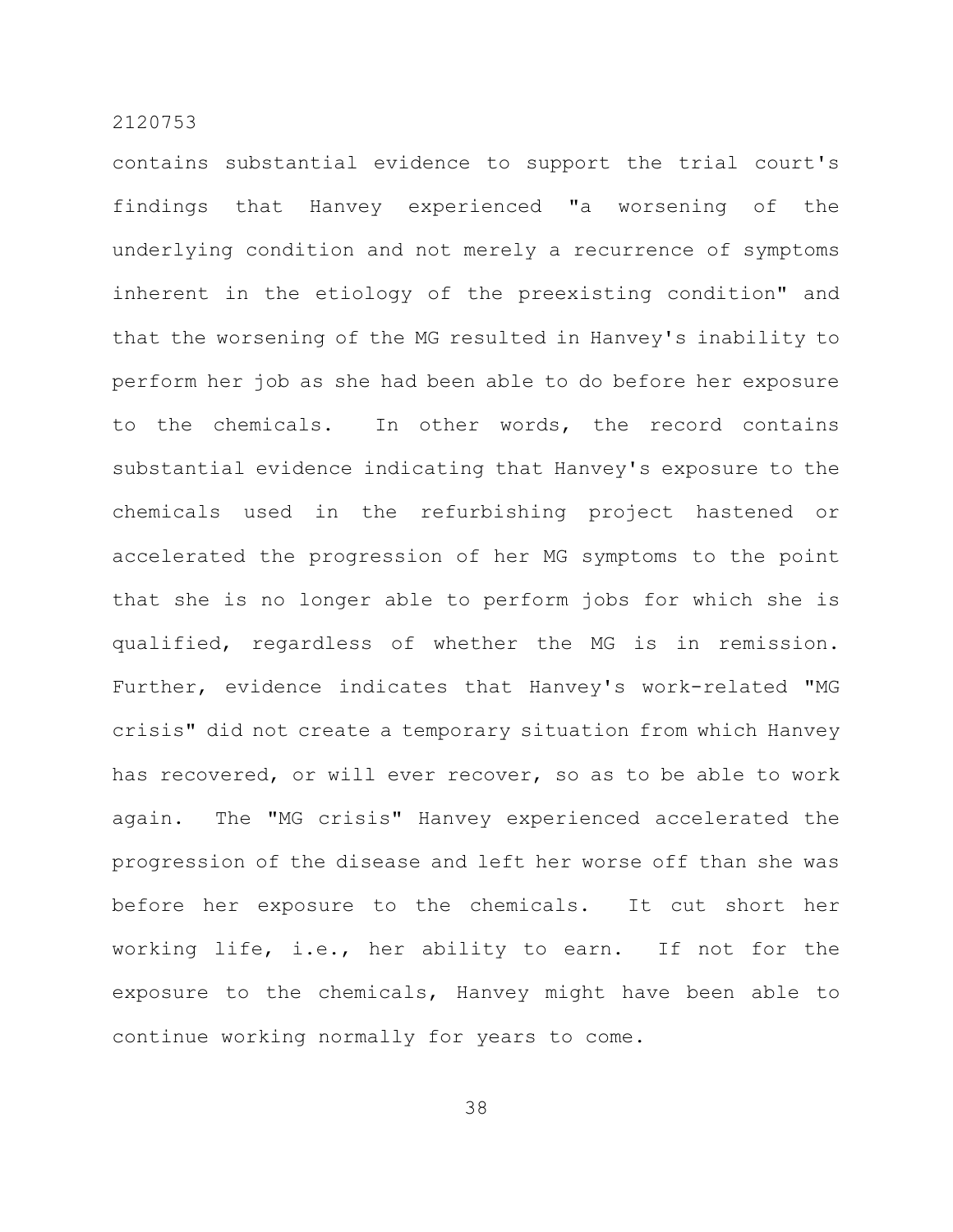In applying the law to the trial court's factual findings, it is well settled that an employee who suffers from

a preexisting condition

"is not precluded from recovering workers' compensation benefits merely because his or her condition existed before the work-related incident giving rise to a workers' compensation claim. See McAbee Constr. Co. v. Allday, [Ms. 2110461, April 19, 2013] \_\_\_ So. 3d \_\_\_, \_\_\_ (Ala. Civ. App. 2013). As we have explained:

"'A worker who has a preexisting condition is not precluded from collecting workers' compensation benefits if the employment aggravates, accelerates, or combines with, a latent disease or infirmity to produce disability. Ex parte Lewis, 469 So. 2d 599 (Ala. 1985). A preexisting condition that did not affect the [worker's] work performance before the disabling injury is not considered, pursuant to the Act, to be a pre-existing condition. Associated Forest Materials v. Keller, 537 So. 2d 957 (Ala. Civ. App. 1988).'

"Maters v. Alabama Farmers Coop., Inc., 681 So. 2d 622, 623–24 (Ala. Civ. App. 1996)."

SouthernCare, Inc. v. Cowart, [Ms. 2120387, Dec. 20, 2013]

So. 3d , (Ala. Civ. App. 2013).

The main opinion cites a number of cases in support of the conclusion that MA is responsible only for the "temporary aggravation" of Hanvey's MG. However, those cases are distinguishable from the instant case. For example, in Alamo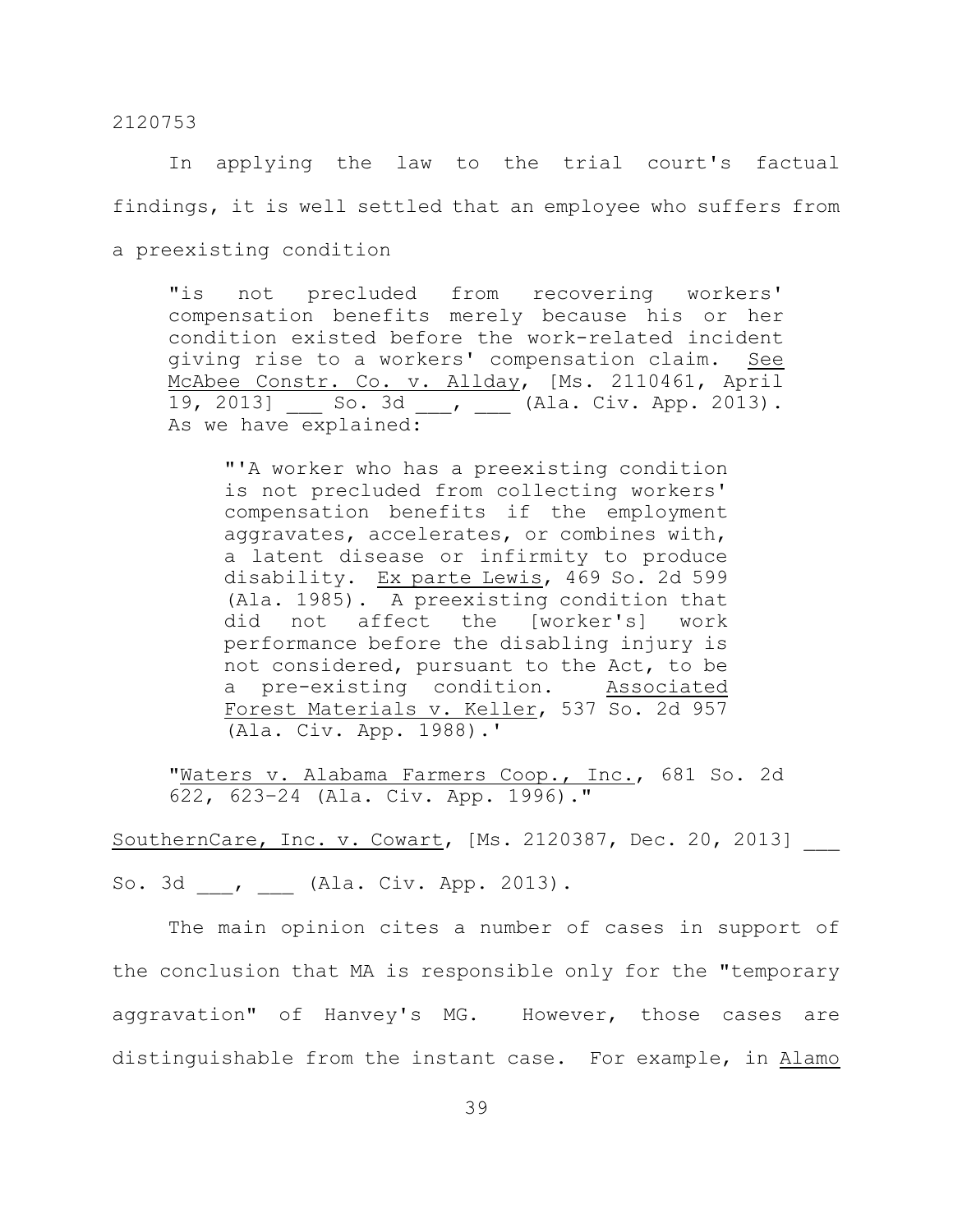v. PCH Hotels & Resorts, Inc., 987 So. 2d 598 (Ala. Civ. App. 2007), Alamo had preexisting degenerative spinal and disk problems that were aggravated by two accidents during the course of his employment with PCH Hotels. The trial court found that PCH Hotels was liable for certain workers' compensation benefits based on the aggravation of Alamo's back condition. However, the trial court also found that the "temporary aggravations [had] fully resolved," adding that Alamo had failed to meet his burden of proving that the accidents caused or contributed to any permanent injury. Therefore, the trial court did not award Alamo benefits for a permanent disability. Id. at 601.

On appeal, this court affirmed the trial court's judgment, concluding that substantial evidence supported the trial court's conclusion that Alamo's work-related injuries "aggravated but did not worsen [his] preexisting condition." Id. at 602 (emphasis added). This court stated that evidence in the record supported the trial court's determination that Alamo had failed to show a causal connection between the injuries resulting from his work-related accidents and the back problems for which he claimed disability benefits. Id.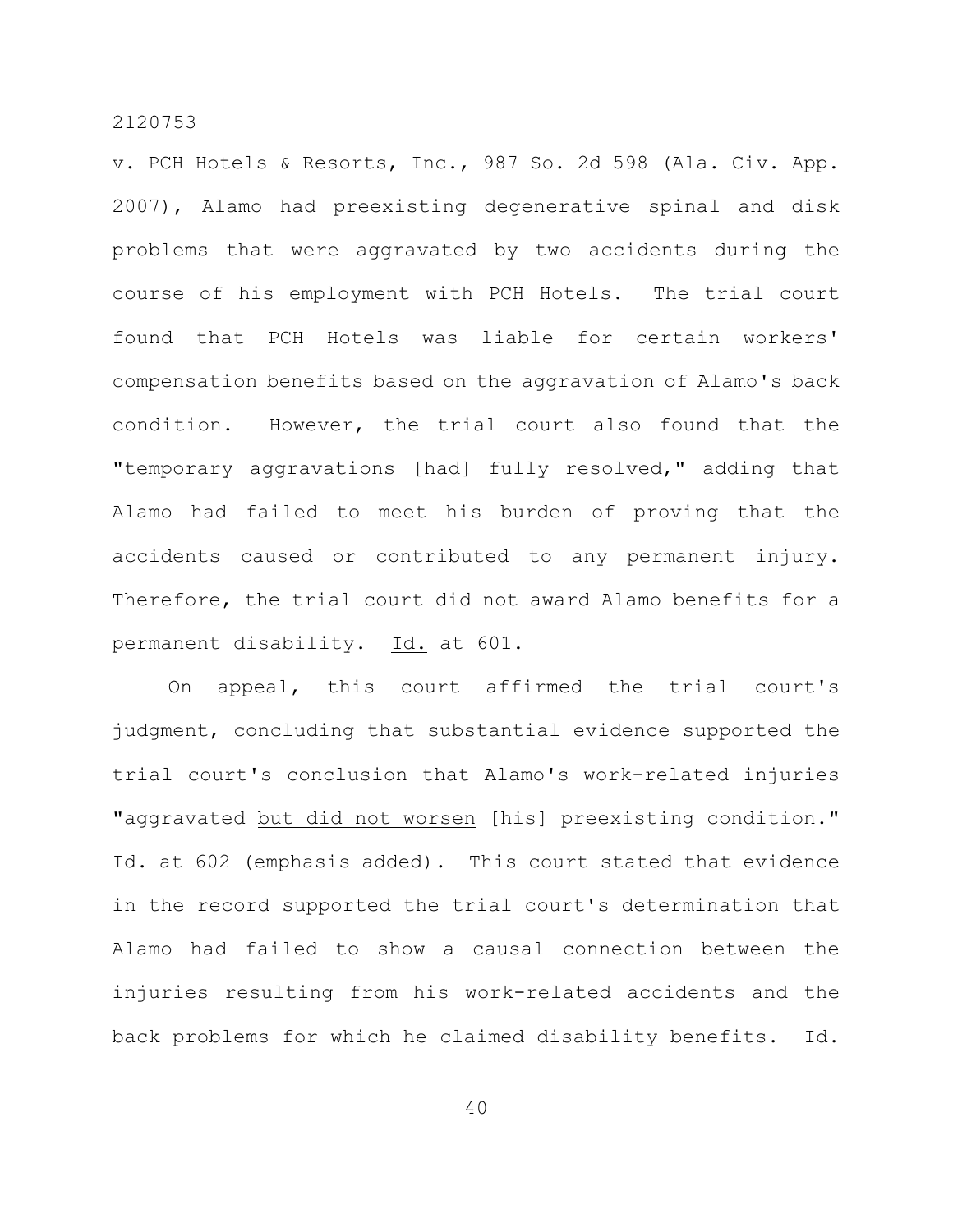This case is distinguishable from Alamo and other cases cited in the main opinion–-specifically, Howe v. Choctaw Emergency Mgmt. Servs., 725 So. 2d 978, 979 (Ala. Civ. App. 1998), and Cobb v. Coyne Cylinder Co., 719 So. 2d 219, 222 (Ala. Civ. App. 1998)--in that, in each of those cases, the employee was injured at work, the injuries healed to the point where they were no longer preventing the employee from working, and any disability the employee was experiencing was attributable to some cause other than the work-related injury. In this case, however, Dr. Bazzle and Dr. Alapati each testified that the exposure to the chemicals had worsened or accelerated Hanvey's MG, thus permanently contributing to Hanvey's condition as opposed to temporarily aggravating it.

I find that Hanvey's situation is more comparable to that of the employee in Goodyear Tire & Rubber Co. v. Cranford, 989 So. 2d 1121 (Ala. Civ. App. 2008). In that case, this court affirmed the trial court's award of permanent and total disability benefits to Cranford, an employee who developed deep vein thrombosis ("DVT"), or a blood clot, as a result of arthroscopic surgery to repair a knee injury Cranford had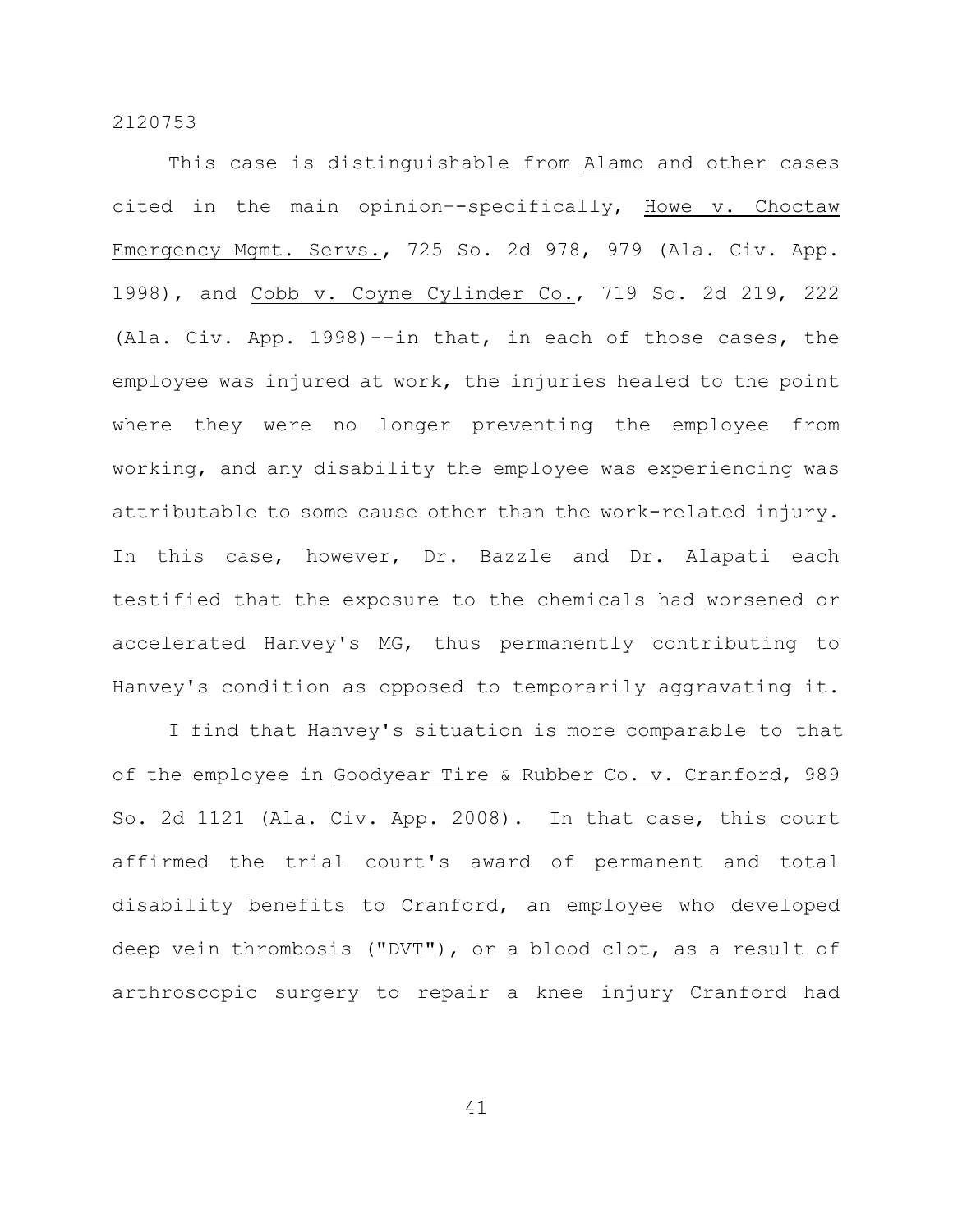sustained at work. As to the cause of the DVT, Cranford's physician testified:

"'[A]lthough I would say the events [the surgery and the development of DVT] are related because there's no other apparent cause, it is generally accepted that, if one develops a deep vein thrombosis after arthroscopic surgery, one already had a high predisposition to developing a deep vein thrombosis.' He further explained:

"'I think although [Cranford is] at a high predisposed risk for [DVT], any insult or injury no matter how minute, be it the injury itself and the surgery, ... that yes, in this case, I would link the two together, the injury, the surgery, and the result of the deep vein thrombosis because of his predisposition.'"

Id. at 1123.

In Cranford, Cranford was treated for DVT, which was being controlled with medication. Cranford's treating physicians recommended that Cranford find work that would be easy for him to do. One of the physicians, Dr. Christopher Kelley, testified that he would recommend work in an office-type setting or "'the lightest type employment that there is.'" Id. at 1124. Dr. Kelley opined that Cranford was "'considered a high risk for a recurrence' of a blood clot and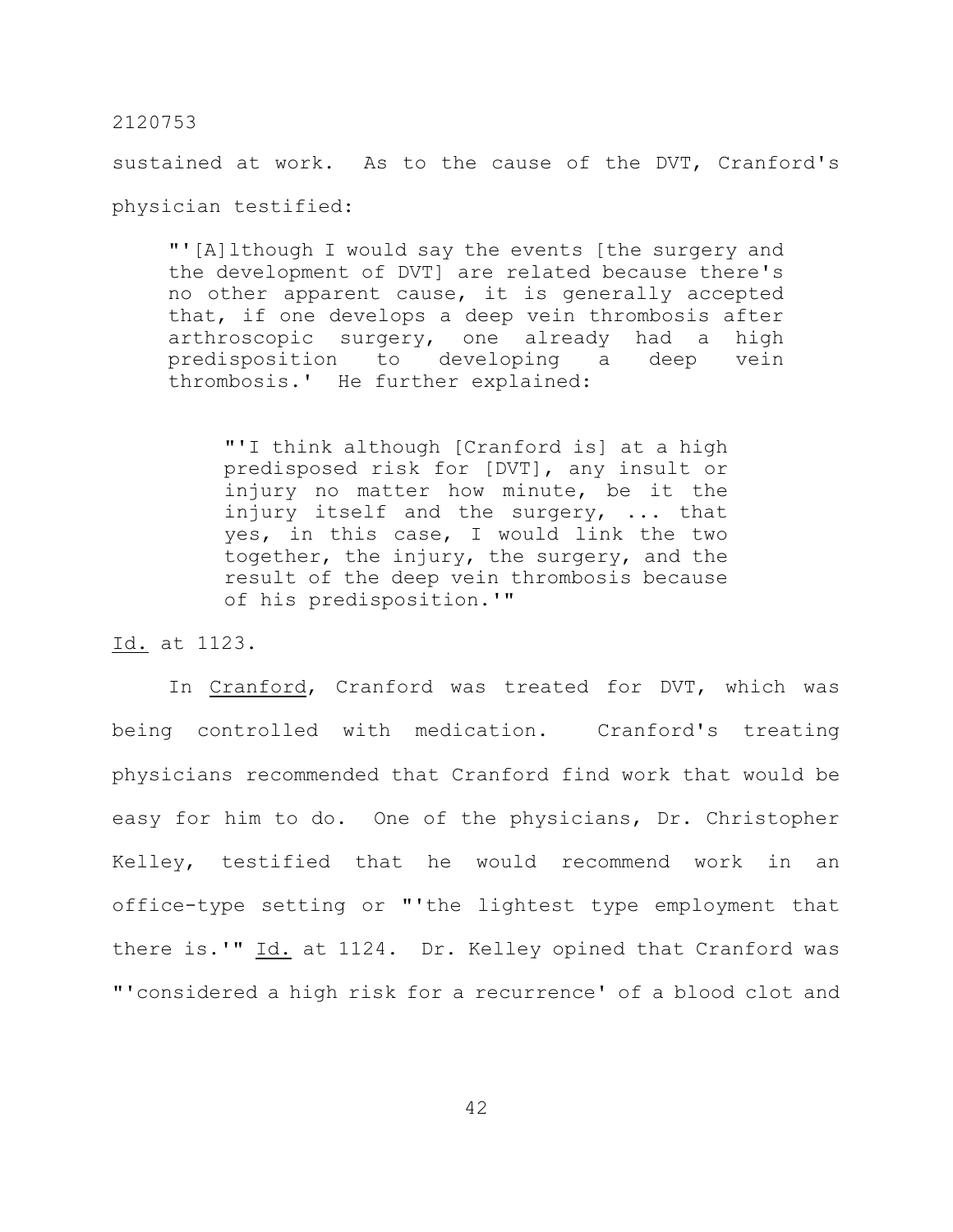that 'without the deep vein thrombosis [Cranford] would have been [released to work] without restrictions.'" Id.

The evidence in Cranford indicated that, based on Cranford's limited education, his lack of experience in the types of jobs Dr. Kelley recommended, and Cranford's physical limitations, he had suffered a 96% loss of access to jobs and had an overall vocational-disability rating of 98% based on Dr. Kelley's recommendations. When Cranford's complaints of pain were considered, the vocational specialist testified, Cranford had a vocational-disability rating of 100%. Id. at 1125.

Goodyear argued that it was not responsible for payment of workers' compensation benefits for Cranford's disability resulting from his predisposition to DVT. In affirming the trial court's determination that Cranford was permanently and totally disabled, this court relied on the rule that

|                                             |  |  | "'[a]n employee is not precluded from |  |
|---------------------------------------------|--|--|---------------------------------------|--|
| collecting workers' compensation benefits   |  |  |                                       |  |
| even though the worker has a preexisting    |  |  |                                       |  |
| condition, if the employment aggravates,    |  |  |                                       |  |
| accelerates, or combines with, a latent     |  |  |                                       |  |
| disease or infirmity to produce disability. |  |  |                                       |  |
| Dunlop Tire Corp. v. Allen, 659 So. 2d 637  |  |  |                                       |  |
| (Ala. Civ. App. 1995). "A preexisting       |  |  |                                       |  |
| condition that did not affect the           |  |  |                                       |  |
| employee's work performance before the      |  |  |                                       |  |